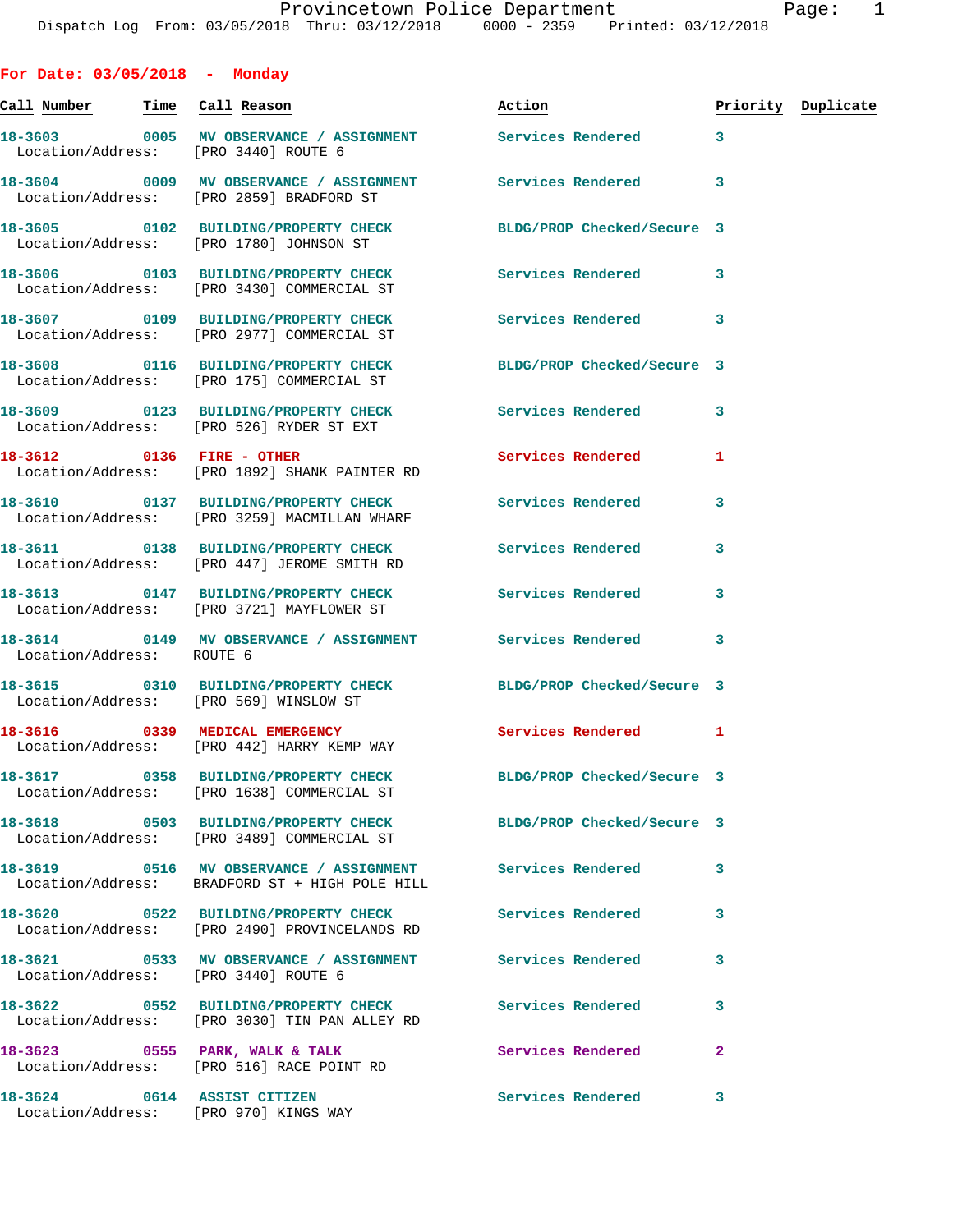|                                                                                                           | Provincetown Police Department<br>Dispatch Log From: 03/05/2018 Thru: 03/12/2018 0000 - 2359 Printed: 03/12/2018 |                            | Pag          |
|-----------------------------------------------------------------------------------------------------------|------------------------------------------------------------------------------------------------------------------|----------------------------|--------------|
|                                                                                                           | 18-3625 0735 BUILDING/PROPERTY CHECK Services Rendered<br>Location/Address: [PRO 526] RYDER ST EXT               |                            | 3            |
|                                                                                                           | 18-3626 0740 BUILDING/PROPERTY CHECK<br>Location/Address: [PRO 2977] COMMERCIAL ST                               | Services Rendered          | 3            |
|                                                                                                           | 18-3627 0740 BUILDING/PROPERTY CHECK BLDG/PROP Checked/Secure 3<br>Location/Address: [PRO 1638] COMMERCIAL ST    |                            |              |
|                                                                                                           | 18-3628 0807 SERVICE CALL - SCHOOL<br>Location/Address: [PRO 569] WINSLOW ST                                     | Services Rendered          | 3            |
| 18-3629 0807 MV STOP                                                                                      | Location/Address: [PRO 2519] ROUTE 6<br>Refer To Citation: 18-186-CN                                             | <b>VERBAL WARNING</b>      | 3            |
|                                                                                                           | 18-3630 0826 SERVICE CALL - POLICE Services Rendered<br>Location/Address: [PRO 542] SHANK PAINTER RD             |                            | 3            |
| 18-3631 0838 MV STOP<br>Location/Address: [PRO 2513] ROUTE 6<br>Refer To Citation: 18-187-CN              |                                                                                                                  | <b>VERBAL WARNING</b>      | 3            |
|                                                                                                           | 18-3632      0849   PARK, WALK & TALK<br>Location/Address:   [PRO 442] HARRY KEMP WAY                            | Services Rendered          | $\mathbf{2}$ |
| Location/Address: [PRO 2521] ROUTE 6                                                                      | 18-3635 0924 MV OBSERVANCE / ASSIGNMENT Services Rendered                                                        |                            | 3            |
|                                                                                                           | 18-3634 0929 MV OBSERVANCE / ASSIGNMENT Services Rendered<br>Location/Address: [PRO 106] COMMERCIAL ST           |                            | 3            |
|                                                                                                           | 18-3636 0946 SERVICE CALL - POLICE 30 Services Rendered<br>Location/Address: [PRO 442] HARRY KEMP WAY            |                            | 3            |
| Location/Address: TIN PAN ALLEY RD                                                                        | 18-3637 1013 BUILDING/PROPERTY CHECK Services Rendered                                                           |                            | 3            |
| Location/Address: RACE POINT RD                                                                           | 18-3638 1018 MV OBSERVANCE / ASSIGNMENT Services Rendered                                                        |                            | 3            |
| 18-3639 1019 PARK, WALK & TALK                                                                            | Location/Address: [PRO 442] HARRY KEMP WAY                                                                       | Services Rendered          | 2            |
| 18-3640 1035 MV STOP<br>Location/Address: [PRO 2521] ROUTE 6<br>Refer To Citation: $\frac{18-188-CN}{\ }$ |                                                                                                                  | <b>VERBAL WARNING</b>      | 3            |
| 18-3641 1050 TRAFFIC CONTROL<br>Location/Address: [PRO 2521] ROUTE 6                                      |                                                                                                                  | <b>Services Rendered</b>   | 3            |
|                                                                                                           | 18-3642 1057 MEDICAL EMERGENCY<br>Location/Address: [PRO 440] HARRY KEMP WAY                                     | Transported to Hospital    | 1            |
| 18-3643 1103 TRAFFIC CONTROL<br>Location/Address: [PRO 606] CONWELL ST                                    |                                                                                                                  | Services Rendered          | 3            |
| 18-3645 1124 HAZARDS                                                                                      | Location/Address: [PRO 542] SHANK PAINTER RD                                                                     | Referred to Other Agency 2 | 1            |
| Location/Address: [PRO 569] WINSLOW ST                                                                    | 18-3646 1207 PARK, WALK & TALK                                                                                   | <b>Services Rendered</b>   | $\mathbf{2}$ |
| 18-3647 1240 MV STOP<br>Location/Address: [PRO 606] CONWELL ST<br>Refer To Citation: R7274499             |                                                                                                                  | Citation / Warning Issue 3 |              |
| Location/Address: [PRO 511] HOLWAY AVE                                                                    | 18-3648 1253 MEDICAL EMERGENCY                                                                                   | PATIENT REFUSAL            | 1            |
| 18-3650 1302 MV STOP                                                                                      |                                                                                                                  | Citation / Warning Issue 3 |              |

Page: 2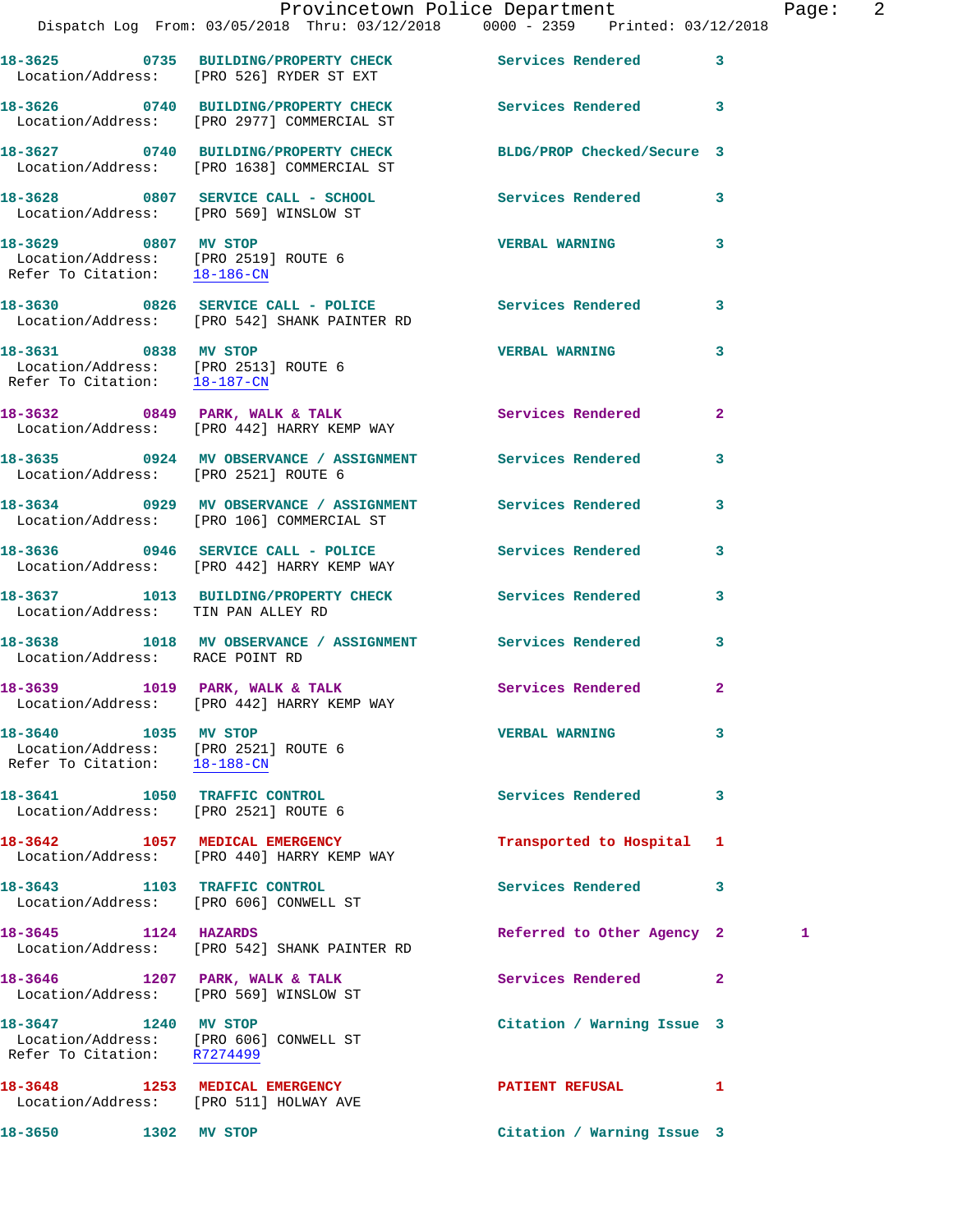|                                                |  |  | Provincetown Police Department |                     |
|------------------------------------------------|--|--|--------------------------------|---------------------|
| Dispatch Log From: 03/05/2018 Thru: 03/12/2018 |  |  | 0000 - 2359                    | Printed: 03/12/2018 |

Page: 3

 Location/Address: [PRO 2521] ROUTE 6 Refer To Citation: R2513975 18-3652 1320 MV STOP **Referred to Other Agency** 3 Location/Address: [PRO 2521] ROUTE 6 Refer To Citation: R2513976 **18-3653 1327 MV COLLISION Services Rendered 1**  Location/Address: [PRO 1077] PLEASANT ST **18-3655 1341 MV OBSERVANCE / ASSIGNMENT Services Rendered 3**  Location/Address: ROUTE 6 **18-3656 1406 BUILDING/PROPERTY CHECK Services Rendered 3**  Location/Address: [PRO 2500] COMMERCIAL ST **18-3657 1414 MV STOP VERBAL WARNING 3**  Location/Address: [PRO 2521] ROUTE 6 Refer To Citation: 18-189-CN **18-3659 1532 PARK, WALK & TALK Services Rendered 2**  Location/Address: [PRO 105] COMMERCIAL ST **18-3660 1532 FOLLOW UP SPOKEN TO 2**  Location/Address: [PRO 542] SHANK PAINTER RD **18-3661 1649 MV OBSERVANCE / ASSIGNMENT Services Rendered 3**  Location/Address: [PRO 2521] ROUTE 6 **18-3662 1716 BUILDING/PROPERTY CHECK BLDG/PROP Checked/Secure 3**  Location/Address: [PRO 1646] WINSLOW ST **18-3663 1730 MV OBSERVANCE / ASSIGNMENT No Action Required 3**  Location/Address: [PRO 2577] BRADFORD ST **18-3666 1757 ASSIST CITIZEN SPOKEN TO 3**  Location/Address: [PRO 3258] BRADFORD ST **18-3667 1802 MV STOP VERBAL WARNING 3**  Location/Address: [PRO 2479] ROUTE 6<br>Refer To Citation: 18-190-CN Refer To Citation: **18-3665 1803 BUILDING/PROPERTY CHECK Services Rendered 3**  Location/Address: [PRO 3259] MACMILLAN WHARF **18-3668 1817 BUILDING/PROPERTY CHECK Services Rendered 3**  Location/Address: [PRO 2483] COMMERCIAL ST **18-3669 1832 MV OBSERVANCE / ASSIGNMENT Services Rendered 3**  Location/Address: [PRO 3430] COMMERCIAL ST **18-3670 1931 BUILDING/PROPERTY CHECK BLDG/PROP Checked/Secure 3**  Location/Address: [PRO 539] SHANK PAINTER RD **18-3671 1948 BUILDING/PROPERTY CHECK BLDG/PROP Checked/Secure 3**  Location/Address: [PRO 1778] SHANK PAINTER RD **18-3672 1948 BUILDING/PROPERTY CHECK BLDG/PROP Checked/Secure 3**  Location/Address: [PRO 571] ALDEN ST **18-3673 2023 BUILDING/PROPERTY CHECK Services Rendered 3**  Location/Address: [PRO 564] BAYBERRY AVE **18-3674 2041 BUILDING/PROPERTY CHECK Services Rendered 3**  Location/Address: [PRO 526] RYDER ST EXT **18-3675 2120 BUILDING/PROPERTY CHECK Services Rendered 3**  Location/Address: [PRO 2481] TREMONT ST **18-3677 2142 BUILDING/PROPERTY CHECK BLDG/PROP Checked/Secure 3**  Location/Address: [PRO 530] SHANK PAINTER RD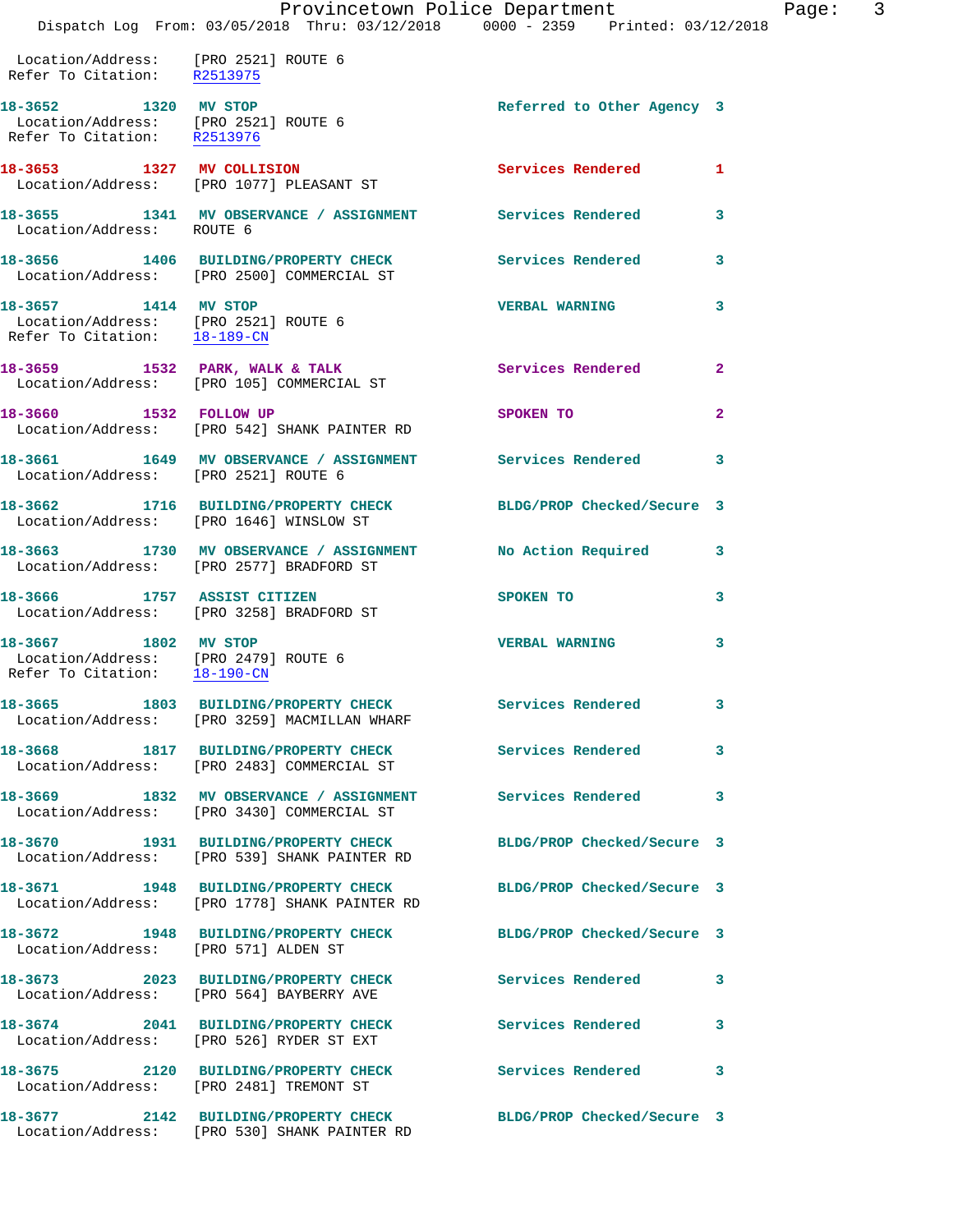|                                                                   | 18-3678 2149 BUILDING/PROPERTY CHECK<br>Location/Address: [PRO 440] HARRY KEMP WAY                                       | BLDG/PROP Checked/Secure 3  |              |
|-------------------------------------------------------------------|--------------------------------------------------------------------------------------------------------------------------|-----------------------------|--------------|
|                                                                   | 18-3680 2211 BUILDING/PROPERTY CHECK<br>Location/Address: [PRO 2540] RACE POINT RD                                       | Services Rendered 3         |              |
|                                                                   | 18-3681 2221 BUILDING/PROPERTY CHECK<br>Location/Address: [PRO 182] COMMERCIAL ST                                        | BLDG/PROP Checked/Secure 3  |              |
|                                                                   | 18-3682 2222 BUILDING/PROPERTY CHECK<br>Location/Address: [PRO 175] COMMERCIAL ST                                        | BLDG/PROP Checked/Secure 3  |              |
| 18-3683 2341 PARK, WALK & TALK<br>Location/Address: COMMERCIAL ST |                                                                                                                          | Services Rendered 2         |              |
| For Date: $03/06/2018$ - Tuesday                                  |                                                                                                                          |                             |              |
|                                                                   | 18-3684 0000 PARK, WALK & TALK<br>Location/Address: [PRO 539] SHANK PAINTER RD                                           | <b>Services Rendered 22</b> |              |
|                                                                   | 18-3685 0010 MV OBSERVANCE / ASSIGNMENT<br>Location/Address: RYDER ST + BRADFORD ST                                      | Services Rendered           | 3            |
|                                                                   | 18-3688 0056 BUILDING/PROPERTY CHECK<br>Location/Address: [PRO 3430] COMMERCIAL ST                                       | BLDG/PROP Checked/Secure 3  |              |
|                                                                   | 18-3686 0058 BUILDING/PROPERTY CHECK<br>Location/Address: [PRO 1778] SHANK PAINTER RD                                    | BLDG/PROP Checked/Secure 3  |              |
|                                                                   | 18-3687 0100 BUILDING/PROPERTY CHECK<br>Location/Address: [PRO 545] SHANK PAINTER RD                                     | BLDG/PROP Checked/Secure 3  |              |
|                                                                   | 18-3689 0113 NOISE COMPLAINT<br>Location/Address: [PRO 1572] FRANKLIN ST                                                 | SPOKEN TO                   | 3            |
|                                                                   | 18-3690 0135 MV OBSERVANCE / ASSIGNMENT Services Rendered<br>Location/Address: JEROME SMITH RD + SHANK PAINTER RD        |                             | 3            |
|                                                                   | 18-3691 0213 MV OBSERVANCE / ASSIGNMENT Services Rendered 3<br>Location/Address: [PRO 595] BRADFORD ST                   |                             |              |
|                                                                   | 18-3692 0246 BUILDING/PROPERTY CHECK BLDG/PROP Checked/Secure 3<br>Location/Address: [PRO 530] SHANK PAINTER RD          |                             |              |
|                                                                   | 18-3693 0317 BUILDING/PROPERTY CHECK<br>Location/Address: [PRO 488] MAYFLOWER ST                                         | BLDG/PROP Checked/Secure 3  |              |
|                                                                   | 18-3694       0454   MV OBSERVANCE / ASSIGNMENT      Services Rendered<br>Location/Address: HIGH POLE HILL + BRADFORD ST |                             | $\mathbf{3}$ |
| Location/Address: ROUTE 6 + HOWLAND ST                            | 18-3695 		 0523 MV OBSERVANCE / ASSIGNMENT Services Rendered                                                             |                             | 3            |
|                                                                   | 18-3696 6538 BUILDING/PROPERTY CHECK Services Rendered<br>Location/Address: [PRO 3259] MACMILLAN WHARF                   |                             | 3            |
| Location/Address: [PRO 521] ROUTE 6                               | 18-3697 0556 BUILDING/PROPERTY CHECK                                                                                     | BLDG/PROP Checked/Secure 3  |              |
|                                                                   | 18-3698 0630 BUILDING/PROPERTY CHECK<br>Location/Address: [PRO 2540] RACE POINT RD                                       | Services Rendered           | $\mathbf{3}$ |
|                                                                   | 18-3699 0742 BUILDING/PROPERTY CHECK<br>Location/Address: [PRO 515] RACE POINT RD                                        | <b>Services Rendered</b>    | 3            |
|                                                                   | 18-3700 0746 BUILDING/PROPERTY CHECK<br>Location/Address: [PRO 517] RACE POINT RD                                        | <b>Services Rendered</b>    | 3            |
|                                                                   | 18-3701 6759 MV OBSERVANCE / ASSIGNMENT Services Rendered                                                                |                             | 3            |
|                                                                   |                                                                                                                          |                             |              |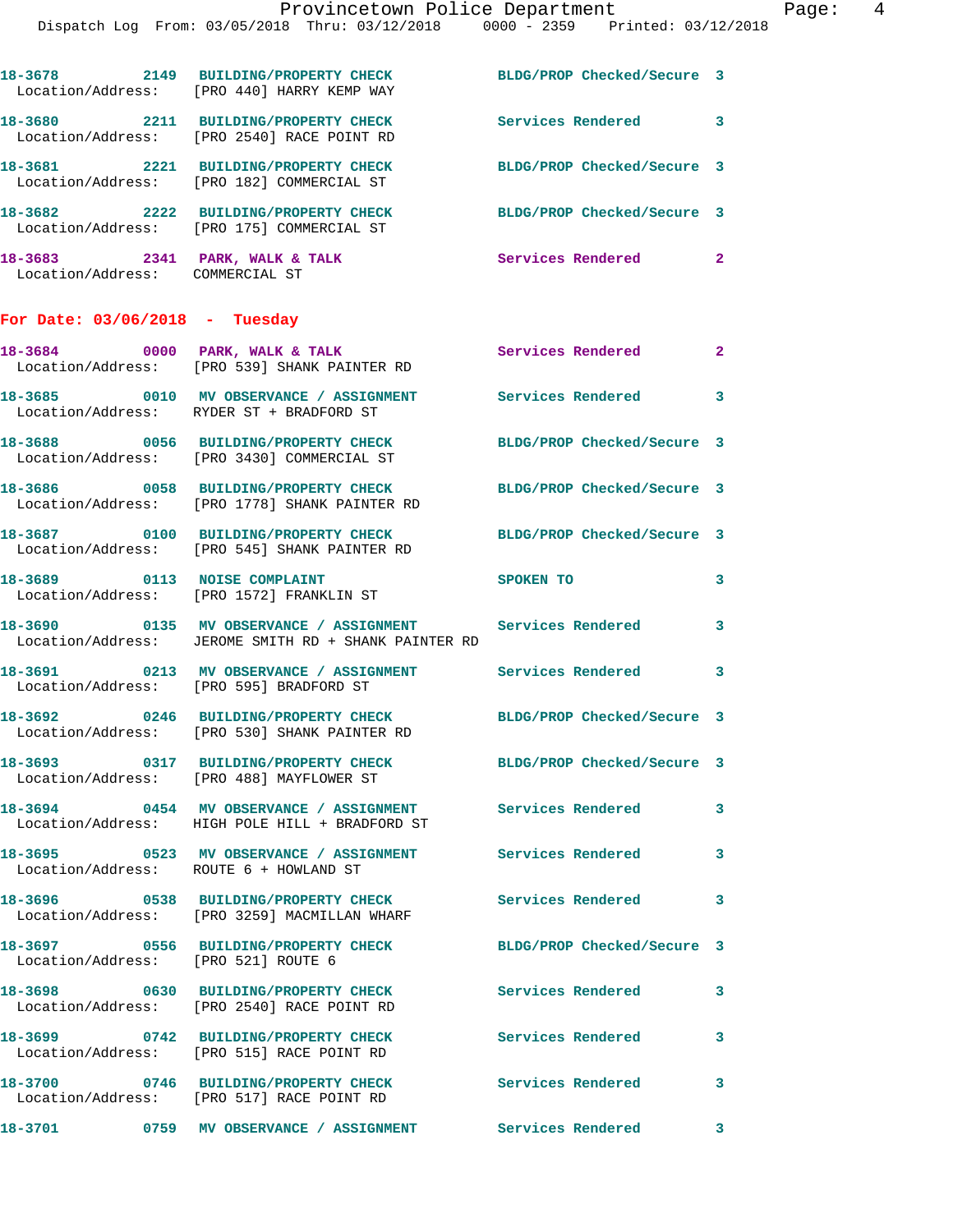|                                                              | Dispatch Log From: 03/05/2018 Thru: 03/12/2018 0000 - 2359 Printed: 03/12/2018                                    | Provincetown Police Department Page: 5 |              |
|--------------------------------------------------------------|-------------------------------------------------------------------------------------------------------------------|----------------------------------------|--------------|
|                                                              | Location/Address: RACE POINT RD + SEASHORE PARK DR                                                                |                                        |              |
|                                                              | 18-3702 0807 SERVICE CALL - POLICE Services Rendered 3<br>Location/Address: [PRO 569] WINSLOW ST                  |                                        |              |
|                                                              | 18-3703 0824 ALARM - GENERAL<br>Location/Address: [PRO 182] COMMERCIAL ST                                         | False Alarm <b>Example 2</b>           | 1            |
| Location/Address: COMMERCIAL ST                              | 18-3704 0830 COMPLAINT - GENERAL Services Rendered                                                                |                                        | $\mathbf{3}$ |
|                                                              | 18-3705 0838 MV OBSERVANCE / ASSIGNMENT Services Rendered<br>Location/Address: SHANK PAINTER RD                   |                                        | 3            |
| Location/Address: [PRO 3440] ROUTE 6                         | 18-3708 0936 SERVICE CALL - POLICE Services Rendered                                                              |                                        | 3            |
|                                                              | 18-3709 0938 SERVICE CALL - POLICE SERVICE Services Rendered 3<br>Location/Address: CENTER ST + COMMERCIAL ST     |                                        |              |
|                                                              | 18-3710 1019 TRAFFIC CONTROL<br>Location/Address: COMMERCIAL ST + CENTER ST                                       | <b>Services Rendered</b>               | 3            |
| Location/Address: ROUTE 6 + SNAIL RD                         | 18-3711 1046 MV OBSERVANCE / ASSIGNMENT Services Rendered 3                                                       |                                        |              |
| Refer To Citation: 18-191-CN                                 | 18-3712 1111 MV STOP<br>Location/Address: [PRO 2952] SHANK PAINTER RD                                             | <b>VERBAL WARNING</b>                  | 3            |
|                                                              | 18-3713 1121 PARK, WALK & TALK 1991 Services Rendered 2<br>Location/Address: [PRO 569] WINSLOW ST                 |                                        |              |
| Location/Address: ROUTE 6                                    | 18-3714 1134 MV OBSERVANCE / ASSIGNMENT Services Rendered                                                         |                                        | 3            |
| Location/Address: [PRO 2521] ROUTE 6                         | 18-3716 1220 MV OBSERVANCE / ASSIGNMENT Services Rendered 3                                                       |                                        |              |
|                                                              | 18-3717 1235 MV OBSERVANCE / ASSIGNMENT Citation / Warning Issue 3<br>Location/Address: BRADFORD ST + STANDISH ST |                                        |              |
| 18-3718 1254 MV STOP<br>Refer To Citation: R7274187          | Location/Address: SHANK PAINTER RD + BRADFORD ST                                                                  | Citation / Warning Issue 3             |              |
| Refer To Accident: 18-15-AC                                  | 18-3719 1326 PROPERTY DAMAGE<br>Location/Address: [PRO 793] COMMERCIAL ST                                         | SPOKEN TO                              | 3            |
|                                                              | 18-3720 1328 COMPLAINT - GENERAL<br>Location/Address: [PRO 1516] BRADFORD ST                                      | Services Rendered                      | 3            |
| 18-3721 1335 MV STOP<br>Location/Address: [PRO 2521] ROUTE 6 |                                                                                                                   | No Action Required                     | 3            |
|                                                              | 18-3723 1409 PARK, WALK & TALK<br>Location/Address: [PRO 444] HIGH POLE HILL                                      | Services Rendered                      | $\mathbf{2}$ |
|                                                              | 18-3724 1459 MEDICAL EMERGENCY<br>Location/Address: [PRO 3222] ALDEN ST                                           | Transported to Hospital 1              |              |
|                                                              | 18-3727 1525 BUILDING/PROPERTY CHECK<br>Location/Address: [PRO 1778] SHANK PAINTER RD                             | Services Rendered                      | 3            |
| 18-3728 1529 GENERAL INFO<br>Location/Address: WINSLOW ST    |                                                                                                                   | No Action Required                     | 3            |
|                                                              | 18-3729 1559 PARK, WALK & TALK<br>Location/Address: [PRO 105] COMMERCIAL ST                                       | Services Rendered                      | $\mathbf{2}$ |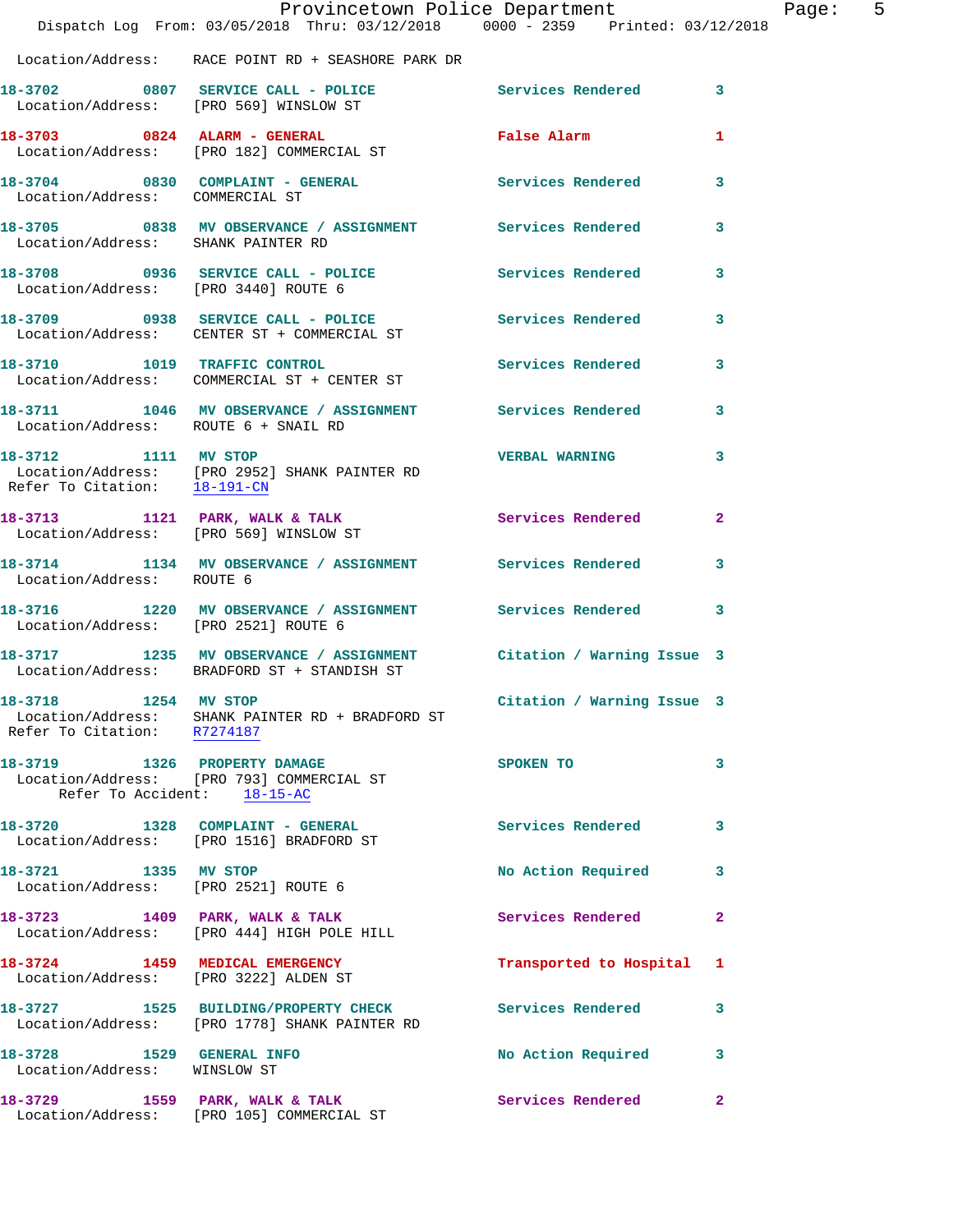| Location/Address: ROUTE 6               | 18-3730 1612 MV OBSERVANCE / ASSIGNMENT Services Rendered                                                        |                            | 3                       |
|-----------------------------------------|------------------------------------------------------------------------------------------------------------------|----------------------------|-------------------------|
| Location/Address: [PRO 2521] ROUTE 6    | 18-3731 1715 MV OBSERVANCE / ASSIGNMENT                                                                          | Services Rendered          | 3                       |
|                                         | 18-3732 1749 MV OBSERVANCE / ASSIGNMENT<br>Location/Address: [PRO 537] SHANK PAINTER RD                          | Services Rendered          | 3                       |
|                                         | 18-3733 1802 BUILDING/PROPERTY CHECK<br>Location/Address: [PRO 2490] PROVINCELANDS RD                            | Services Rendered          | 3                       |
|                                         | 18-3734 1820 MV OBSERVANCE / ASSIGNMENT<br>Location/Address: [PRO 2577] BRADFORD ST                              | Services Rendered          | 3                       |
|                                         | 18-3735 1901 BUILDING/PROPERTY CHECK<br>Location/Address: [PRO 3259] MACMILLAN WHARF                             | Services Rendered          | 3                       |
| Location/Address: [PRO 1780] JOHNSON ST | 18-3736 1913 BUILDING/PROPERTY CHECK                                                                             | <b>Services Rendered</b>   | 3                       |
|                                         | 18-3737 1913 BUILDING/PROPERTY CHECK<br>Location/Address: [PRO 539] SHANK PAINTER RD                             | BLDG/PROP Checked/Secure 3 |                         |
|                                         | 18-3738 1925 BUILDING/PROPERTY CHECK<br>Location/Address: [PRO 564] BAYBERRY AVE                                 | Services Rendered          | 3                       |
|                                         | 18-3741 2122 BUILDING/PROPERTY CHECK<br>Location/Address: [PRO 1952] COMMERCIAL ST                               | BLDG/PROP Checked/Secure 3 |                         |
| 18-3742                                 | 2124 BUILDING/PROPERTY CHECK<br>Location/Address: [PRO 3609] COMMERCIAL ST                                       | BLDG/PROP Checked/Secure 3 |                         |
|                                         | 18-3743 2141 ASSIST DEPARTMENT / MUTUAL AID<br>Location/Address: [PRO 542] SHANK PAINTER RD                      | SPOKEN TO                  | 3                       |
|                                         | 18-3744 2158 BUILDING/PROPERTY CHECK<br>Location/Address: [PRO 530] SHANK PAINTER RD                             | BLDG/PROP Checked/Secure 3 |                         |
|                                         | 18-3745 2210 BUILDING/PROPERTY CHECK<br>Location/Address: [PRO 519] RACE POINT RD                                | BLDG/PROP Checked/Secure 3 |                         |
|                                         | 18-3746 2337 BUILDING/PROPERTY CHECK<br>Location/Address: [PRO 1778] SHANK PAINTER RD                            | Services Rendered          | 3                       |
|                                         | 18-3747 2346 MV OBSERVANCE / ASSIGNMENT Services Rendered<br>Location/Address: [PRO 2489] BRADFORD ST            |                            | 3                       |
| For Date: $03/07/2018$ - Wednesday      |                                                                                                                  |                            |                         |
|                                         | 18-3748 0020 BUILDING/PROPERTY CHECK Services Rendered<br>Location/Address: [PRO 2483] COMMERCIAL ST             |                            | $\overline{\mathbf{3}}$ |
|                                         | 18-3749 0020 BUILDING/PROPERTY CHECK<br>Location/Address: [PRO 3259] MACMILLAN WHARF                             | <b>Services Rendered</b>   | 3                       |
|                                         | 18-3751 0027 MV OBSERVANCE / ASSIGNMENT<br>Location/Address: BRADFORD ST + RYDER ST                              | <b>Services Rendered</b>   | 3                       |
|                                         | 18-3752 0101 BUILDING/PROPERTY CHECK<br>Location/Address: [PRO 3430] COMMERCIAL ST                               | Services Rendered          | 3                       |
|                                         | 18-3753 0106 BUILDING/PROPERTY CHECK<br>Location/Address: [PRO 2977] COMMERCIAL ST                               | Services Rendered          | 3                       |
| 18-3754                                 | 0135 MV OBSERVANCE / ASSIGNMENT Services Rendered<br>Location/Address: BRADFORD ST + HOWLAND ST                  |                            | 3                       |
|                                         | 18-3755 0214 BUILDING/PROPERTY CHECK BLDG/PROP Checked/Secure 3<br>Location/Address: [PRO 3296] SHANK PAINTER RD |                            |                         |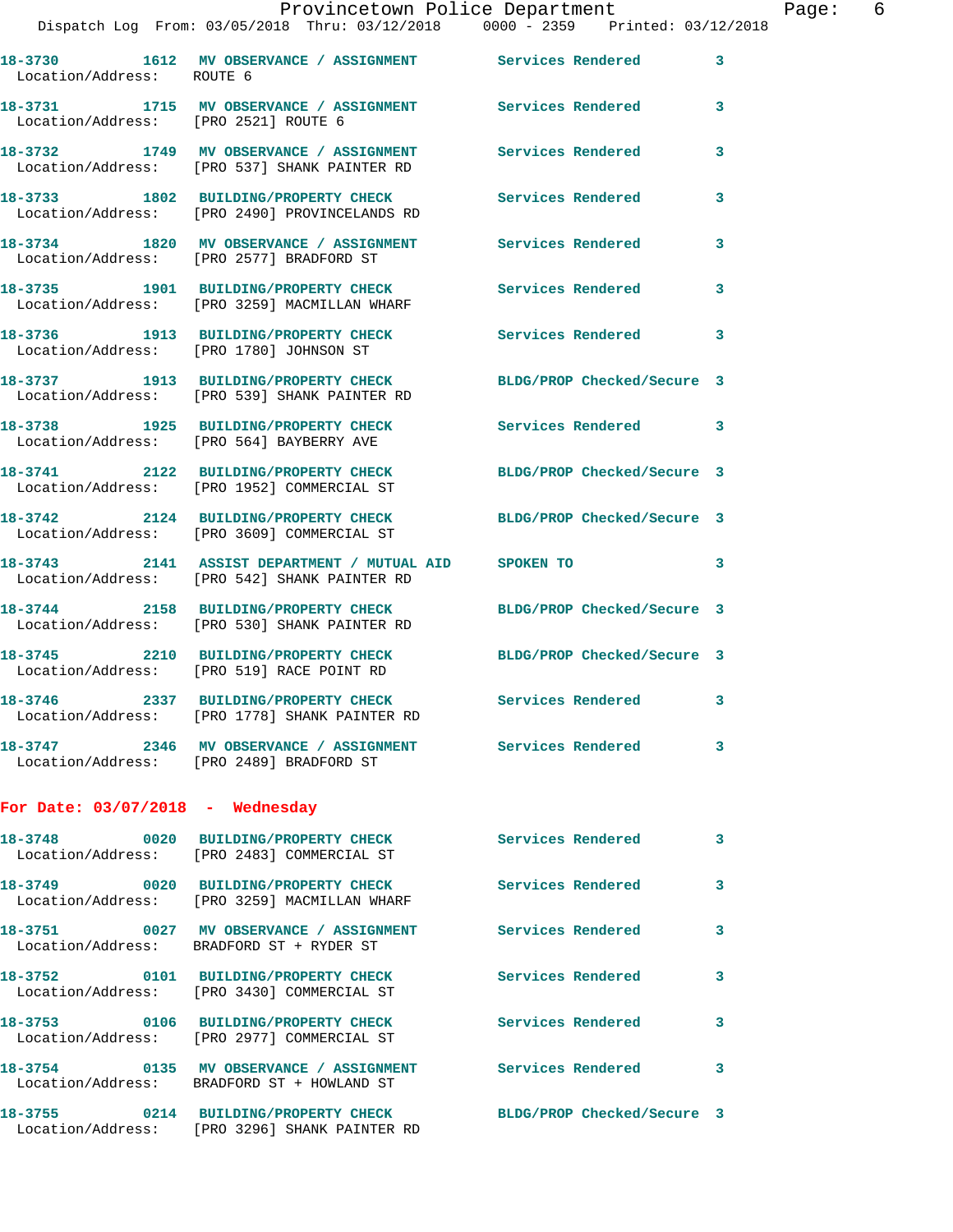|                                      | 18-3756 0219 BUILDING/PROPERTY CHECK BLDG/PROP Checked/Secure 3<br>Location/Address: [PRO 2520] PRINCE ST                      |                            |                            |
|--------------------------------------|--------------------------------------------------------------------------------------------------------------------------------|----------------------------|----------------------------|
|                                      | 18-3757 0325 BUILDING/PROPERTY CHECK<br>Location/Address: [PRO 2512] JEROME SMITH RD                                           | Services Rendered 3        |                            |
|                                      | 18-3758 0325 BUILDING/PROPERTY CHECK<br>Location/Address: [PRO 444] HIGH POLE HILL                                             | BLDG/PROP Checked/Secure 3 |                            |
|                                      | 18-3759 0328 BUILDING/PROPERTY CHECK<br>Location/Address: [PRO 2490] PROVINCELANDS RD                                          | <b>Services Rendered</b> 3 |                            |
|                                      | 18-3760 0426 BUILDING/PROPERTY CHECK<br>Location/Address: [PRO 446] HOWLAND ST                                                 | BLDG/PROP Checked/Secure 3 |                            |
|                                      | 18-3761 0437 BUILDING/PROPERTY CHECK Services Rendered 3<br>Location/Address: [PRO 447] JEROME SMITH RD                        |                            |                            |
|                                      | 18-3762 0449 BUILDING/PROPERTY CHECK<br>Location/Address: [PRO 2898] JEROME SMITH RD                                           | <b>Services Rendered</b>   | 3                          |
| Location/Address: ROUTE 6            | 18-3763 0457 MV OBSERVANCE / ASSIGNMENT Services Rendered                                                                      |                            | 3                          |
|                                      | 18-3764 0457 MV OBSERVANCE / ASSIGNMENT<br>Location/Address: [PRO 2489] BRADFORD ST                                            | <b>Services Rendered</b>   | 3                          |
|                                      | 18-3765 0527 MV OBSERVANCE / ASSIGNMENT Services Rendered<br>Location/Address: [PRO 3430] COMMERCIAL ST                        |                            | 3                          |
|                                      | 18-3766 0551 BUILDING/PROPERTY CHECK<br>Location/Address: [PRO 2490] PROVINCELANDS RD                                          | <b>Services Rendered</b>   | 3                          |
|                                      | 18-3767 0600 MV OBSERVANCE / ASSIGNMENT<br>Location/Address: JEROME SMITH RD + SHANK PAINTER RD                                | No Action Required         | 3                          |
| Location/Address: ROUTE 6 + SNAIL RD | 18-3768 0602 MV OBSERVANCE / ASSIGNMENT Services Rendered                                                                      |                            | 3                          |
|                                      | 18-3770 0754 SERVICE CALL - POLICE<br>Location/Address: [PRO 569] WINSLOW ST                                                   | Services Rendered          | 3                          |
|                                      | 18-3771 0758 SERVICE CALL - POLICE<br>Location/Address: [PRO 3296] SHANK PAINTER RD                                            | <b>Services Rendered</b>   | $\mathbf{3}$               |
|                                      | 18-3772 0839 MV OBSERVANCE / ASSIGNMENT Services Rendered<br>Location/Address: SNAIL RD + COMMERCIAL ST                        |                            | 3                          |
|                                      | 18-3773 0846 PARK, WALK & TALK<br>Location/Address: [PRO 2500] COMMERCIAL ST                                                   | Services Rendered          | $\mathbf{2}$               |
|                                      | 18-3775 0938 BUILDING/PROPERTY CHECK                                                                                           | Services Rendered 3        |                            |
|                                      | Location/Address: [PRO 2483] COMMERCIAL ST<br>18-3774 0943 BUILDING/PROPERTY CHECK<br>Location/Address: [PRO 526] RYDER ST EXT | <b>Services Rendered</b>   | $\mathbf{3}$               |
|                                      | 18-3776 0950 BUILDING/PROPERTY CHECK                                                                                           | Services Rendered 3        |                            |
|                                      | Location/Address: [PRO 3430] COMMERCIAL ST<br>18-3777 1001 PARK, WALK & TALK                                                   | Services Rendered          | $\overline{\phantom{0}}$ 2 |
|                                      | Location/Address: [PRO 105] COMMERCIAL ST<br>18-3778 1007 BUILDING/PROPERTY CHECK                                              | BLDG/PROP Checked/Secure 3 |                            |
|                                      | Location/Address: [PRO 3317] CEMETERY RD<br>18-3779 1008 BUILDING/PROPERTY CHECK                                               | BLDG/PROP Checked/Secure 3 |                            |
| 18-3780 1015 MV COMPLAINT            | Location/Address: [PRO 3318] CEMETERY RD                                                                                       | Services Rendered 2        |                            |
|                                      |                                                                                                                                |                            |                            |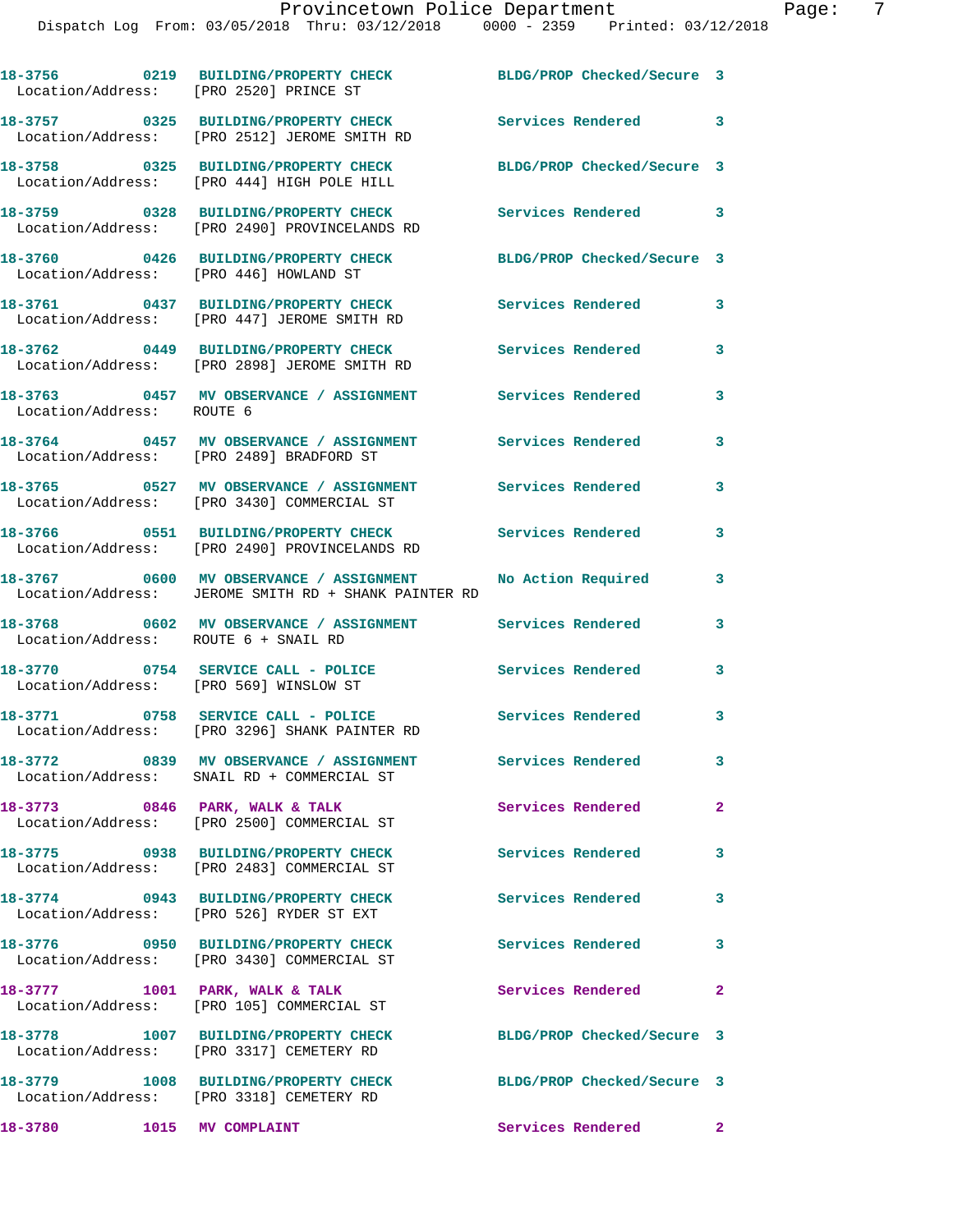|                                      | Dispatch Log From: 03/05/2018 Thru: 03/12/2018 0000 - 2359 Printed: 03/12/2018                                | Provincetown Police Department | Page: 8      |
|--------------------------------------|---------------------------------------------------------------------------------------------------------------|--------------------------------|--------------|
|                                      | Location/Address: [PRO 2500] COMMERCIAL ST                                                                    |                                |              |
|                                      | 18-3781 1040 SERVICE CALL - POLICE Services Rendered 3<br>Location/Address: [PRO 3966] SHANK PAINTER RD       |                                |              |
| Location/Address: [PRO 3440] ROUTE 6 | 18-3782 1045 MV OBSERVANCE / ASSIGNMENT Services Rendered 3                                                   |                                |              |
| 18-3783 1055 MV STOP                 | Location/Address: [PRO 2513] ROUTE 6<br>Refer To Citation: $\frac{18-192-CN}{\ }$                             | <b>VERBAL WARNING</b>          | 3            |
| Location/Address: ROUTE 6            | 18-3784 1106 MV OBSERVANCE / ASSIGNMENT Services Rendered 3                                                   |                                |              |
|                                      | 18-3785 1129 SERVICE CALL - POLICE Services Rendered<br>Location/Address: [PRO 285] COMMERCIAL ST             |                                | $\mathbf{3}$ |
| 18-3786 1150 MV STOP                 | Location/Address: [PRO 2479] ROUTE 6<br>Refer To Citation: $\frac{18-193-CM}{18}$                             | <b>VERBAL WARNING</b>          | 3            |
|                                      | 18-3787 1221 MV OBSERVANCE / ASSIGNMENT Services Rendered<br>Location/Address: BRADFORD ST + HOWLAND ST       |                                | 3            |
|                                      | 18-3788 1235 PARK, WALK & TALK 1999 Services Rendered<br>Location/Address: [PRO 105] COMMERCIAL ST            |                                | $\mathbf{2}$ |
|                                      | 18-3790 1313 ASSIST CITIZEN<br>Location/Address: [PRO 569] WINSLOW ST                                         | Services Rendered 3            |              |
| 18-3791 1402 SERVE SUMMONS           | Location/Address: [PRO 3473] COMMERCIAL ST                                                                    | Services Rendered 3            |              |
|                                      | 18-3793 1406 BUILDING/PROPERTY CHECK Services Rendered 3<br>Location/Address: [PRO 2520] PRINCE ST            |                                |              |
|                                      | 18-3792 1409 BUILDING/PROPERTY CHECK Services Rendered<br>Location/Address: [PRO 2977] COMMERCIAL ST          |                                | 3            |
|                                      | 18-3795 1419 BUILDING/PROPERTY CHECK Services Rendered<br>Location/Address: [PRO 519] RACE POINT RD           |                                | 3            |
|                                      | 18-3796 1421 BUILDING/PROPERTY CHECK Services Rendered 3<br>Location/Address: [PRO 3670] SHANK PAINTER RD     |                                |              |
|                                      | 18-3794 1422 BUILDING/PROPERTY CHECK BLDG/PROP Checked/Secure 3<br>Location/Address: [PRO 1638] COMMERCIAL ST |                                |              |
|                                      | 18-3799 1502 ALARM - GENERAL<br>Location/Address: [PRO 864] COMMERCIAL ST                                     | False Alarm Weather (No 1      |              |
|                                      | 18-3800 1520 PARK, WALK & TALK<br>Location/Address: [PRO 105] COMMERCIAL ST                                   | Services Rendered 2            |              |
| Location/Address: ROUTE 6            | 18-3801 1627 ASSIST DEPARTMENT / MUTUAL AID Referred to Other Agency 3                                        |                                |              |
| 18-3802 1643 FOLLOW UP               | Location/Address: [PRO 399] COMMERCIAL ST                                                                     | Services Rendered              | $\mathbf{2}$ |
|                                      | 18-3803 1653 ALARM - GENERAL<br>Location/Address: [PRO 3660] COURT ST                                         | False Alarm Weather (No 1      |              |
|                                      | 18-3804 1714 MV COLLISION<br>Location/Address: [PRO 2520] PRINCE ST<br>Refer To Accident: 18-16-AC            | Services Rendered 1            |              |
|                                      | 18-3805 1736 MEDICAL EMERGENCY<br>Location/Address: [PRO 1431] SHIPS WAY RD                                   | Services Rendered 1            |              |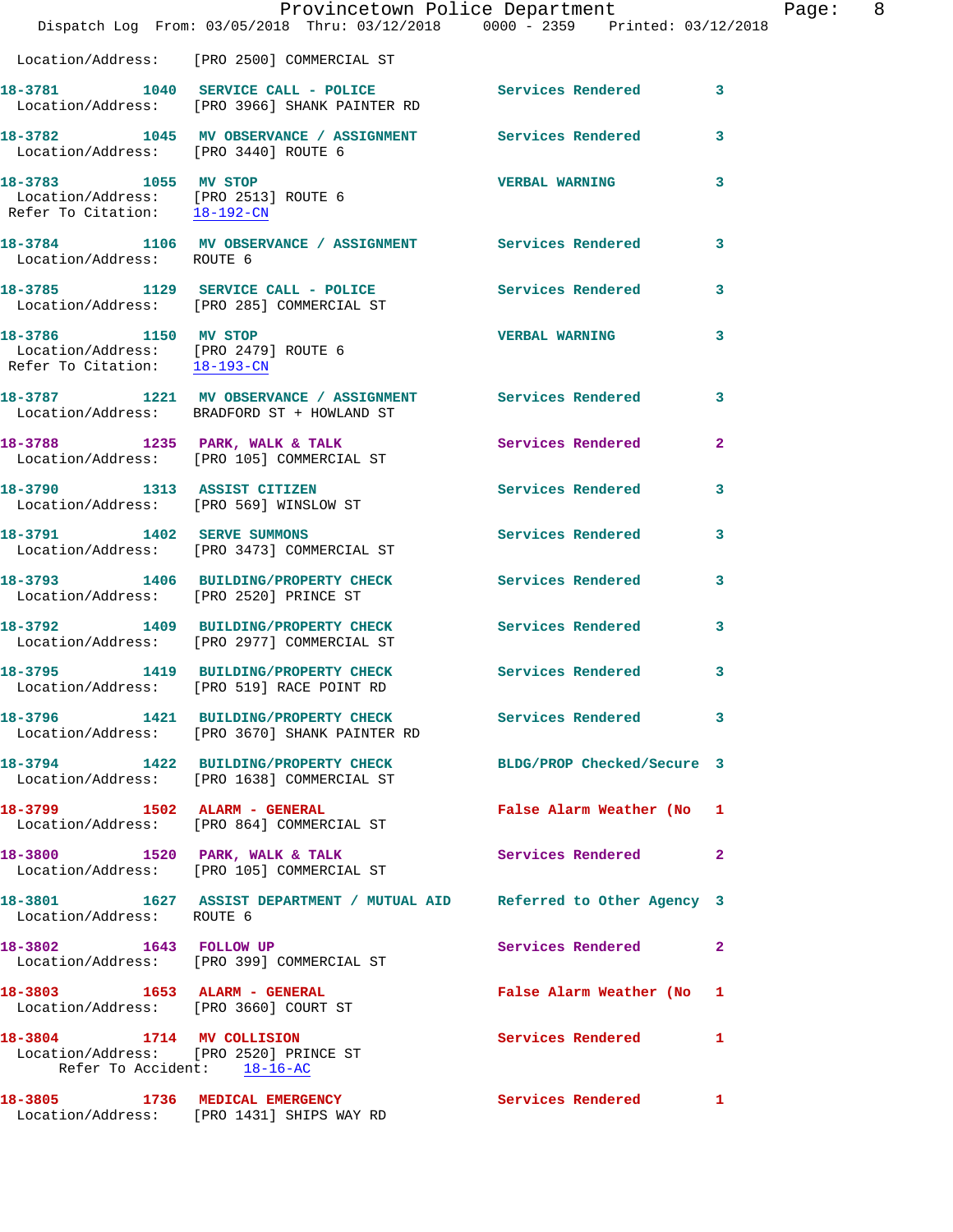|                                        | Dispatch Log From: 03/05/2018 Thru: 03/12/2018 0000 - 2359 Printed: 03/12/2018                                   |                            |   |
|----------------------------------------|------------------------------------------------------------------------------------------------------------------|----------------------------|---|
|                                        | 18-3806 1803 BUILDING/PROPERTY CHECK<br>Location/Address: [PRO 1638] COMMERCIAL ST                               | BLDG/PROP Checked/Secure 3 |   |
|                                        | 18-3807 1840 BUILDING/PROPERTY CHECK<br>Location/Address: [PRO 447] JEROME SMITH RD                              | BLDG/PROP Checked/Secure 3 |   |
|                                        | 18-3809 2024 BUILDING/PROPERTY CHECK<br>Location/Address: [PRO 2206] PILGRIMS LANDING                            | BLDG/PROP Checked/Secure 3 |   |
|                                        | 18-3810 2131 BUILDING/PROPERTY CHECK<br>Location/Address: [PRO 3259] MACMILLAN WHARF                             | <b>Services Rendered</b>   | 3 |
|                                        | 18-3811 2315 BUILDING/PROPERTY CHECK<br>Location/Address: [PRO 2489] BRADFORD ST                                 | <b>Services Rendered</b>   | 3 |
|                                        | 18-3812 2315 MV OBSERVANCE / ASSIGNMENT<br>Location/Address: [PRO 2489] BRADFORD ST                              | <b>Services Rendered</b>   | 3 |
|                                        | 18-3813 2328 BUILDING/PROPERTY CHECK<br>Location/Address: [PRO 3259] MACMILLAN WHARF                             | <b>Services Rendered</b>   | 3 |
|                                        | 18-3814 2339 BUILDING/PROPERTY CHECK<br>Location/Address: [PRO 2483] COMMERCIAL ST                               | <b>Services Rendered</b>   | 3 |
|                                        | 18-3815 2340 BUILDING/PROPERTY CHECK BLDG/PROP Checked/Secure 3<br>Location/Address: [PRO 3296] SHANK PAINTER RD |                            |   |
|                                        | 18-3816 		 2351 MV OBSERVANCE / ASSIGNMENT Services Rendered<br>Location/Address: COMMERCIAL ST + SNAIL RD       |                            | 3 |
| For Date: $03/08/2018$ - Thursday      |                                                                                                                  |                            |   |
|                                        | 18-3817 0002 BUILDING/PROPERTY CHECK Services Rendered<br>Location/Address: [PRO 1778] SHANK PAINTER RD          |                            | 3 |
|                                        | 18-3818 0005 BUILDING/PROPERTY CHECK<br>Location/Address: [PRO 3259] MACMILLAN WHARF                             | <b>Services Rendered</b>   | 3 |
| Location/Address: [PRO 37] BRADFORD ST | 18-3819 0013 MV OBSERVANCE / ASSIGNMENT No Action Required                                                       |                            | 3 |
|                                        | 18-3820 0022 BUILDING/PROPERTY CHECK Services Rendered<br>Location/Address: [PRO 3430] COMMERCIAL ST             |                            | 3 |
|                                        | 18-3821 0029 MV OBSERVANCE / ASSIGNMENT<br>Location/Address: [PRO 106] COMMERCIAL ST                             | <b>Services Rendered</b>   | 3 |
|                                        | 18-3823 0039 MV OBSERVANCE / ASSIGNMENT<br>Location/Address: BRADFORD ST + RYDER ST                              | <b>Services Rendered</b>   | 3 |
|                                        | 18-3822 0042 BUILDING/PROPERTY CHECK<br>Location/Address: [PRO 447] JEROME SMITH RD                              | Services Rendered          | 3 |
|                                        |                                                                                                                  |                            |   |

Location/Address: [PRO 1158] WINSLOW ST

Location/Address: [PRO 447] JEROME SMITH RD

Location/Address: [PRO 2977] COMMERCIAL ST

Location/Address: [PRO 521] ROUTE 6

**18-3828 0132 BUILDING/PROPERTY CHECK Services Rendered 3**  Location/Address: [PRO 4048] ROUTE 6

Location/Address: [PRO 526] RYDER ST EXT

**18-3824 0044 MV OBSERVANCE / ASSIGNMENT Services Rendered 3 18-3825 0057 BUILDING/PROPERTY CHECK Services Rendered 3 18-3827 0113 MEDICAL EMERGENCY Services Rendered 1** 

**18-3826 0115 BUILDING/PROPERTY CHECK Services Rendered 3** 

**18-3829 0135 SUSPICIOUS ACTIVITY Services Rendered 2**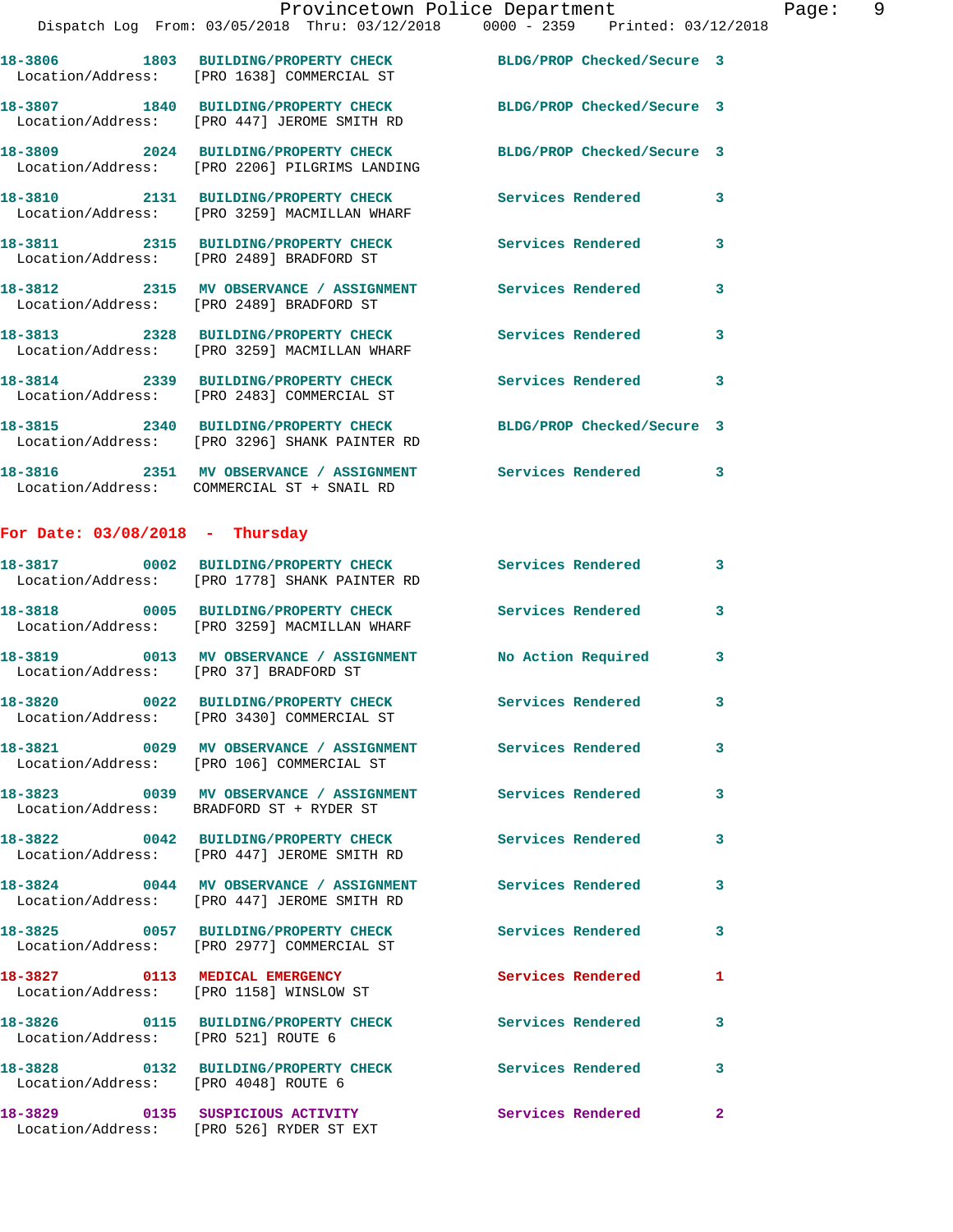|                                                                      | 18-3830 0154 MV OBSERVANCE / ASSIGNMENT<br>Location/Address: BRADFORD ST + HOWLAND ST              | Services Rendered                                      | 3              |
|----------------------------------------------------------------------|----------------------------------------------------------------------------------------------------|--------------------------------------------------------|----------------|
| Location/Address: ROUTE 6 + SNAIL RD                                 | 18-3831 0204 MV OBSERVANCE / ASSIGNMENT Services Rendered                                          |                                                        | 3              |
|                                                                      | 18-3832 0231 BUILDING/PROPERTY CHECK<br>Location/Address: [PRO 1638] COMMERCIAL ST                 | BLDG/PROP Checked/Secure 3                             |                |
|                                                                      | 18-3833 0235 BUILDING/PROPERTY CHECK<br>Location/Address: [PRO 75] CAPTAIN BERTIES WAY             | BLDG/PROP Checked/Secure 3                             |                |
|                                                                      | 18-3834 0248 MV OBSERVANCE / ASSIGNMENT<br>Location/Address: BRADFORD ST + SHANK PAINTER RD        | Services Rendered                                      | 3              |
|                                                                      | 18-3835 0300 BUILDING/PROPERTY CHECK<br>Location/Address: [PRO 2540] RACE POINT RD                 | <b>Services Rendered</b>                               | 3              |
| Location/Address: ROUTE 6                                            | 18-3836 6 0332 MV OBSERVANCE / ASSIGNMENT Services Rendered                                        |                                                        | 3              |
|                                                                      | 18-3837 0432 BUILDING/PROPERTY CHECK<br>Location/Address: [PRO 2206] PILGRIMS LANDING              | BLDG/PROP Checked/Secure 3                             |                |
|                                                                      | 18-3838 0439 BUILDING/PROPERTY CHECK<br>Location/Address: [PRO 2489] BRADFORD ST                   | Services Rendered 3                                    |                |
|                                                                      | 18-3839 0456 BUILDING/PROPERTY CHECK<br>Location/Address: [PRO 530] SHANK PAINTER RD               | BLDG/PROP Checked/Secure 3                             |                |
| Location/Address: ROUTE 6                                            |                                                                                                    |                                                        | 3              |
|                                                                      | 18-3842 0544 MV OBSERVANCE / ASSIGNMENT<br>Location/Address: [PRO 3430] COMMERCIAL ST              | <b>Services Rendered</b>                               | 3              |
| Location/Address: ROUTE 6 + CONWELL ST                               | 18-3841 0545 MV OBSERVANCE / ASSIGNMENT                                                            | Services Rendered                                      | 3              |
|                                                                      | 18-3843 0546 MV OBSERVANCE / ASSIGNMENT<br>Location/Address: ROUTE 6 + SHANK PAINTER RD            | No Action Required                                     | 3              |
|                                                                      | 18-3844 0730 BUILDING/PROPERTY CHECK<br>Location/Address: [PRO 3259] MACMILLAN WHARF               | Services Rendered                                      | 3              |
| Location/Address: [PRO 569] WINSLOW ST                               | 18-3846 0757 SERVICE CALL - SCHOOL                                                                 | <b>Services Rendered</b>                               | 3              |
|                                                                      | 18-3847 0813 BUILDING/PROPERTY CHECK<br>Location/Address: [PRO 2483] COMMERCIAL ST                 | <b>Services Rendered</b>                               | 3              |
| 18-3848 0820 PET PANTRY                                              | Location/Address: [PRO 285] COMMERCIAL ST                                                          | Services Rendered                                      | 3              |
| 18-3849 0843 PARK, WALK & TALK                                       | Location/Address: [PRO 3121] COMMERCIAL ST                                                         | Services Rendered                                      | $\overline{2}$ |
|                                                                      | 18-3850      0901   MV OBSERVANCE / ASSIGNMENT<br>Location/Address:   BRADFORD ST + HIGH POLE HILL | Services Rendered                                      | 3              |
| 18-3851 0912 PROPERTY DAMAGE                                         | Location/Address: CONANT ST + COMMERCIAL ST                                                        | Services Rendered                                      | 3              |
| 18-3852 0920 TRAFFIC CONTROL<br>Location/Address: [PRO 2521] ROUTE 6 |                                                                                                    | <b>Services Rendered</b>                               | 3              |
|                                                                      | 18-3853 0923 SERVICE CALL - POLICE<br>Location/Address: [PRO 442] HARRY KEMP WAY                   | Services Rendered                                      | $\mathbf{3}$   |
|                                                                      | 18-3854 0942 SERVICE CALL - POLICE                                                                 | <b>Services Rendered</b><br>$\overline{\phantom{a}}$ 3 |                |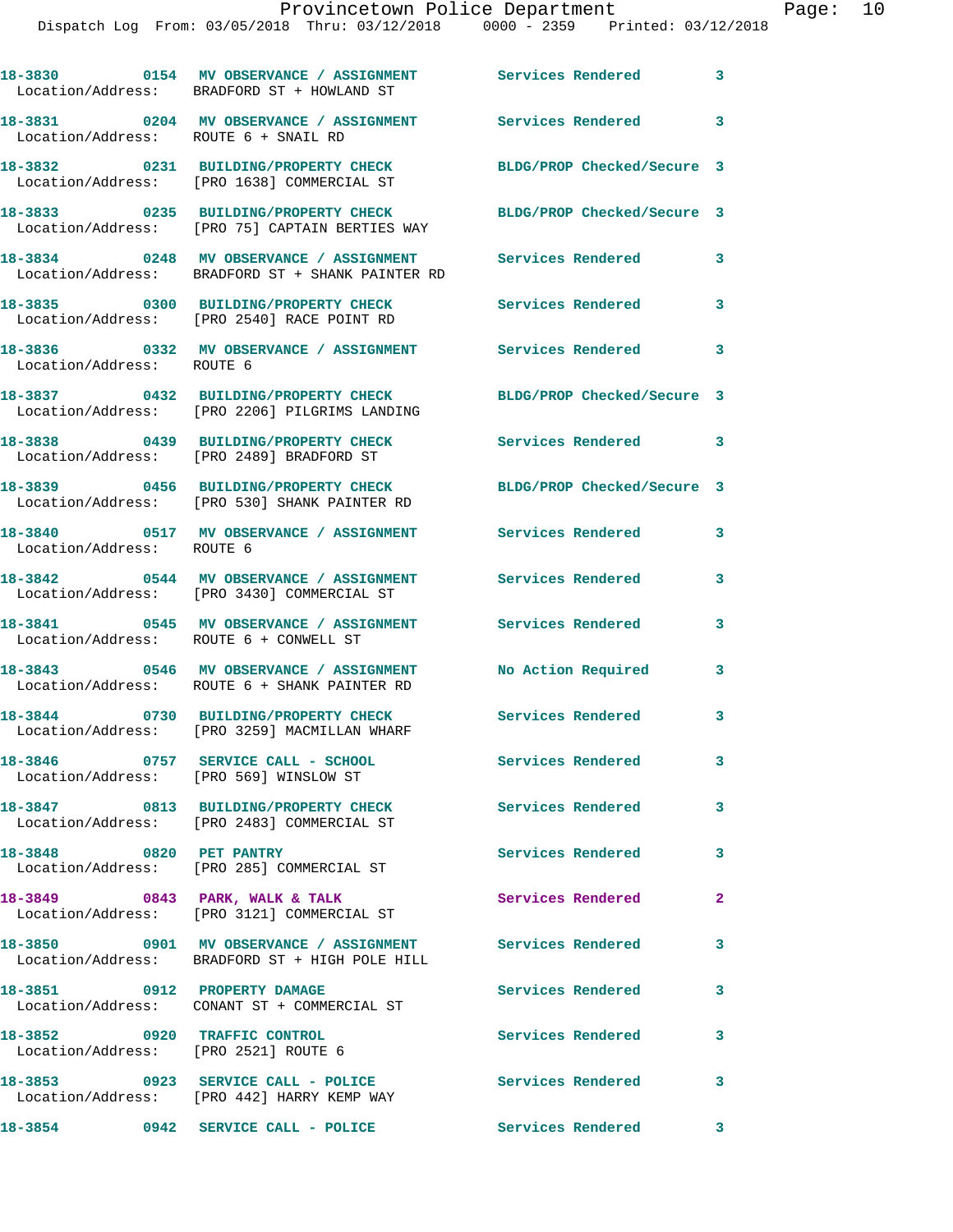|                                                                                              | Dispatch Log From: 03/05/2018 Thru: 03/12/2018 0000 - 2359 Printed: 03/12/2018                             | Provincetown Police Department |              | Page: | 11 |
|----------------------------------------------------------------------------------------------|------------------------------------------------------------------------------------------------------------|--------------------------------|--------------|-------|----|
| Location/Address: [PRO 1175] COOK ST                                                         |                                                                                                            |                                |              |       |    |
|                                                                                              | 18-3855 1015 BUILDING/PROPERTY CHECK<br>Location/Address: [PRO 3430] COMMERCIAL ST                         | BLDG/PROP Checked/Secure 3     |              |       |    |
|                                                                                              | 18-3856 1017 PARK, WALK & TALK<br>Location/Address: [PRO 105] COMMERCIAL ST                                | Services Rendered 2            |              |       |    |
|                                                                                              | 18-3858 1020 BUILDING/PROPERTY CHECK<br>Location/Address: [PRO 2977] COMMERCIAL ST                         | BLDG/PROP Checked/Secure 3     |              |       |    |
|                                                                                              | 18-3859 1105 BUILDING/PROPERTY CHECK<br>Location/Address: [PRO 2206] PILGRIMS LANDING                      | BLDG/PROP Checked/Secure 3     |              |       |    |
| 18-3860 1107 MV STOP<br>Location/Address: [PRO 2479] ROUTE 6<br>Refer To Citation: R2513977  |                                                                                                            | Citation / Warning Issue 3     |              |       |    |
|                                                                                              | 18-3861 1129 MV OBSERVANCE / ASSIGNMENT Services Rendered 3<br>Location/Address: BRADFORD ST + STANDISH ST |                                |              |       |    |
| 18-3862 1130 MV STOP<br>Location/Address: [PRO 2479] ROUTE 6<br>Refer To Citation: R2513978  |                                                                                                            | Citation / Warning Issue 3     |              |       |    |
| 18-3864 1143 MV STOP<br>Location/Address: [PRO 2513] ROUTE 6<br>Refer To Citation: 18-194-CN |                                                                                                            | <b>VERBAL WARNING</b>          | 3            |       |    |
| Location/Address: [PRO 94] BRADFORD ST                                                       | 18-3863 1145 MV OBSERVANCE / ASSIGNMENT Services Rendered                                                  |                                | 3            |       |    |
| 18-3865 1154 MV STOP                                                                         | Location/Address: [PRO 2949] BRADFORD ST<br>Refer To Citation: 18-195-CN                                   | <b>VERBAL WARNING</b>          | 3            |       |    |
| Refer To Citation: R2513979                                                                  |                                                                                                            | Citation / Warning Issue 3     |              |       |    |
| 18-3867 1202 MV STOP<br>Refer To Citation: R8381263                                          | Location/Address: [PRO 2186] BRADFORD ST                                                                   | Citation / Warning Issue 3     |              |       |    |
|                                                                                              | 18-3868 1208 FOLLOW UP<br>Location/Address: [PRO 1554] COMMERCIAL ST                                       | SPOKEN TO                      | $\mathbf{2}$ |       |    |
| 18-3870 1218 FOLLOW UP                                                                       | Location/Address: [PRO 1554] COMMERCIAL ST                                                                 | SPOKEN TO                      | $\mathbf{2}$ |       |    |
|                                                                                              | 18-3871 1235 FOLLOW UP<br>Location/Address: [PRO 1554] COMMERCIAL ST                                       | SPOKEN TO                      | $\mathbf{2}$ |       |    |
|                                                                                              | 18-3873 1336 PARK, WALK & TALK<br>Location/Address: [PRO 516] RACE POINT RD                                | Services Rendered              | $\mathbf{2}$ |       |    |
|                                                                                              | 18-3874 1348 ALARM - GENERAL<br>Location/Address: [PRO 1156] WINSLOW ST                                    | <b>Services Rendered</b> 1     |              |       |    |
|                                                                                              | 18-3876 1536 BUILDING/PROPERTY CHECK<br>Location/Address: [PRO 1778] SHANK PAINTER RD                      | BLDG/PROP Checked/Secure 3     |              |       |    |
|                                                                                              | 18-3877 1541 BUILDING/PROPERTY CHECK<br>Location/Address: [PRO 447] JEROME SMITH RD                        | BLDG/PROP Checked/Secure 3     |              |       |    |
|                                                                                              | 18-3878 1557 ALARM - GENERAL<br>Location/Address: [PRO 1957] COMMERCIAL ST                                 | False Alarm                    | 1            |       |    |
|                                                                                              | 18-3879 1606 PARK, WALK & TALK<br>Location/Address: [PRO 204] COMMERCIAL ST                                | Services Rendered 2            |              |       |    |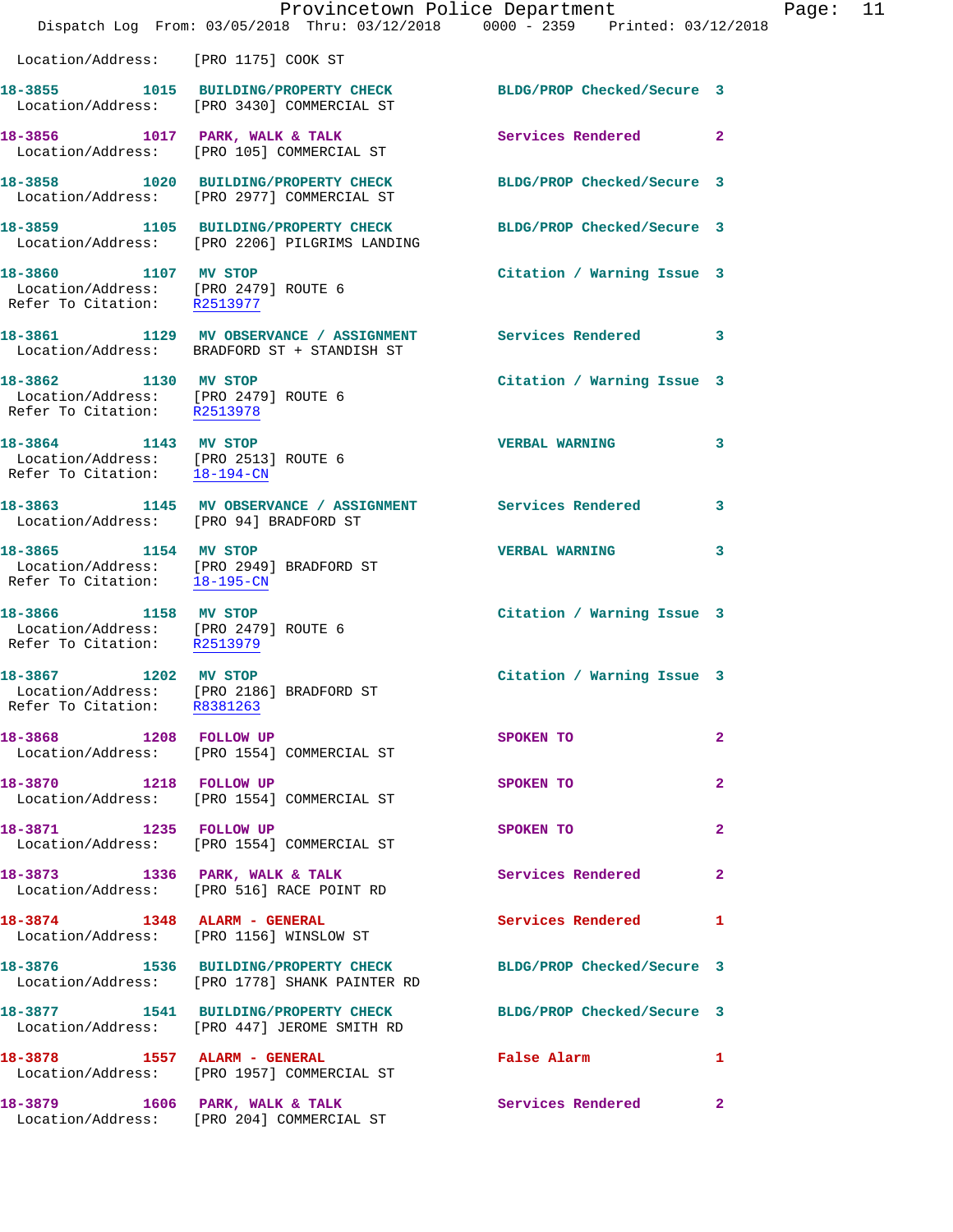|                                                                                                               | Provincetown Police Department                                                                                   |                            |                |
|---------------------------------------------------------------------------------------------------------------|------------------------------------------------------------------------------------------------------------------|----------------------------|----------------|
|                                                                                                               | Dispatch Log From: 03/05/2018 Thru: 03/12/2018 0000 - 2359 Printed: 03/12/2018                                   |                            |                |
| 18-3881 1640 MV STOP<br>Refer To Citation: R7274410                                                           | Location/Address: BRADFORD ST + BANGS ST<br>Refer To Citation: $18-196-CN$                                       | Citation / Warning Issue 3 |                |
| Location/Address: [PRO 94] BRADFORD ST                                                                        | 18-3880 1643 MV OBSERVANCE / ASSIGNMENT Services Rendered                                                        |                            | 3              |
| 18-3882 1650 HAZARDS                                                                                          | Location/Address: [PRO 1042] OLD COLONY WAY                                                                      | Services Rendered          | $\overline{a}$ |
| 18-3883 1703 HAZARDS                                                                                          | Location/Address: [PRO 1237] MILLER HILL RD                                                                      | Services Rendered          | $\mathbf{2}$   |
| 18-3884 1707 ALARM - GENERAL                                                                                  | Location/Address: [PRO 1646] WINSLOW ST                                                                          | Services Rendered          | 1              |
| 18-3885 1812 HAZARDS                                                                                          | Location/Address: [PRO 186] COMMERCIAL ST                                                                        | Referred to Other Agency 2 |                |
|                                                                                                               | 18-3886 1843 SERVICE CALL - POLICE<br>Location/Address: [PRO 182] COMMERCIAL ST                                  | <b>Services Rendered</b>   | 3              |
|                                                                                                               | 18-3887 1906 MV OBSERVANCE / ASSIGNMENT No Action Required<br>Location/Address: BRADFORD ST + HOWLAND ST         |                            | 3              |
|                                                                                                               | 18-3888 1922 BUILDING/PROPERTY CHECK<br>Location/Address: [PRO 539] SHANK PAINTER RD                             | BLDG/PROP Checked/Secure 3 |                |
|                                                                                                               | 18-3889 2021 MEDICAL EMERGENCY<br>Location/Address: [PRO 1892] SHANK PAINTER RD                                  | PATIENT REFUSAL            | 1              |
|                                                                                                               | 18-3890 2040 BUILDING/PROPERTY CHECK<br>Location/Address: [PRO 444] HIGH POLE HILL                               | BLDG/PROP Checked/Secure 3 |                |
|                                                                                                               | 18-3891 2125 MV OBSERVANCE / ASSIGNMENT<br>Location/Address: SHANK PAINTER RD + PROVINCE RD                      | No Action Required         | 3              |
|                                                                                                               | 18-3893 2147 BUILDING/PROPERTY CHECK BLDG/PROP Checked/Secure 3<br>Location/Address: [PRO 175] COMMERCIAL ST     |                            |                |
|                                                                                                               | 18-3895 2153 BUILDING/PROPERTY CHECK BLDG/PROP Checked/Secure 3<br>Location/Address: [PRO 2206] PILGRIMS LANDING |                            |                |
|                                                                                                               | 18-3896 2155 BUILDING/PROPERTY CHECK BLDG/PROP Checked/Secure 3<br>Location/Address: [PRO 182] COMMERCIAL ST     |                            |                |
|                                                                                                               | 18-3897 2320 COMPLAINT - GENERAL<br>Location/Address: [PRO 542] SHANK PAINTER RD                                 | SPOKEN TO                  | 3              |
| For Date: $03/09/2018$ - Friday                                                                               |                                                                                                                  |                            |                |
| Location/Address: [PRO 554] TREMONT ST                                                                        | 18-3898 0001 BUILDING/PROPERTY CHECK BLDG/PROP Checked/Secure 3                                                  |                            |                |
|                                                                                                               | 18-3900 0013 NOISE COMPLAINT<br>Location/Address: [PRO 1572] FRANKLIN ST                                         | SPOKEN TO                  | 3              |
|                                                                                                               | 18-3901 0013 PARK, WALK & TALK<br>Location/Address: [PRO 539] SHANK PAINTER RD                                   | Services Rendered          | $\mathbf{2}$   |
|                                                                                                               | Location/Address: [PRO 2494] BRADFORD ST                                                                         |                            | 3              |
| 18-3902 0034 MV STOP<br>Location/Address: RACE RD<br>Refer To Citation: R7274455<br>Refer To Arrest: 18-12-AR |                                                                                                                  | Arrest(s) Made             | 3              |
|                                                                                                               |                                                                                                                  |                            |                |

**18-3903 0245 BUILDING/PROPERTY CHECK BLDG/PROP Checked/Secure 3** 

Page:  $12$ <br>2018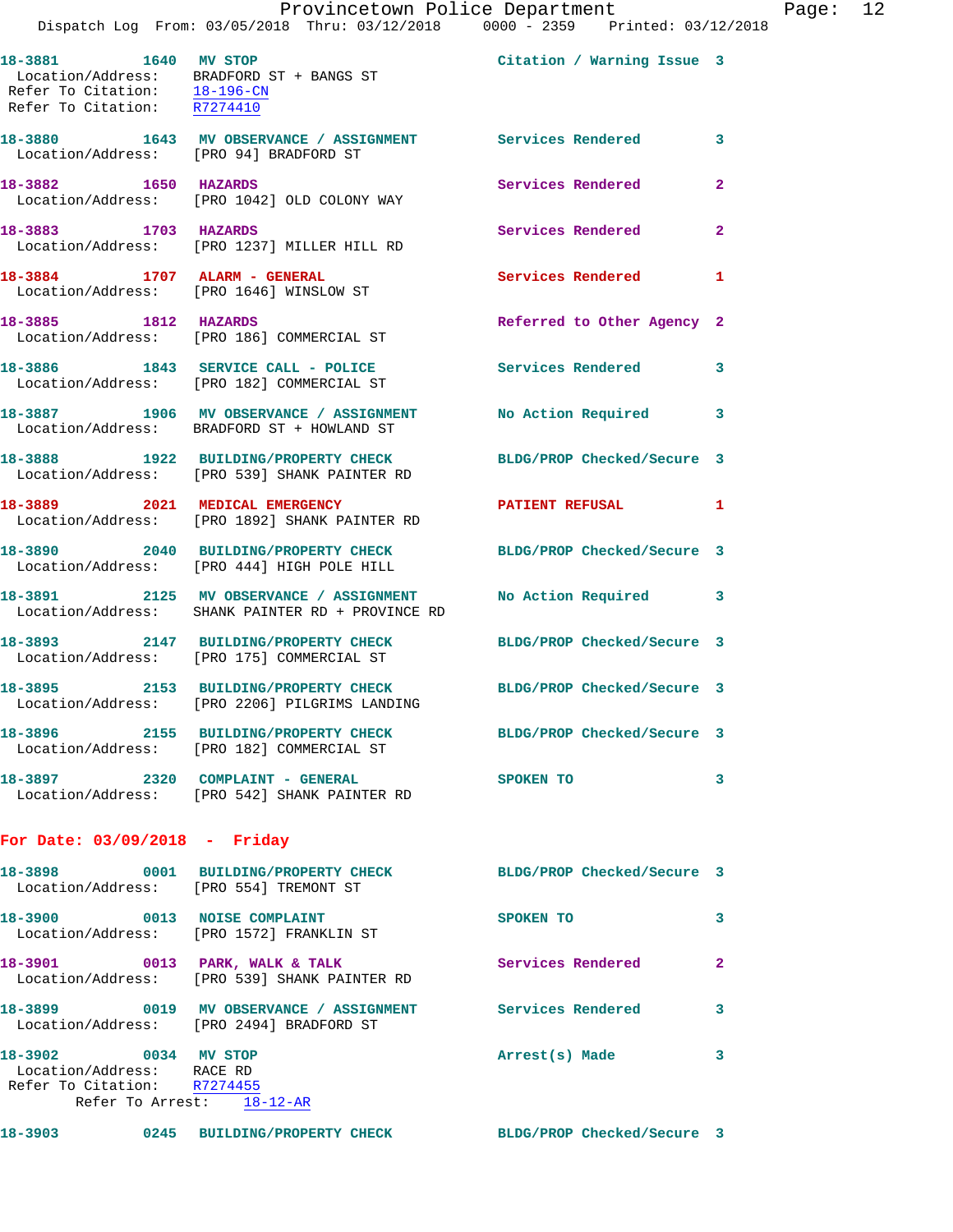|                                        | Provincetown Police Department<br>Dispatch Log From: 03/05/2018 Thru: 03/12/2018 0000 - 2359 Printed: 03/12/2018 |                            |                | Pag |
|----------------------------------------|------------------------------------------------------------------------------------------------------------------|----------------------------|----------------|-----|
|                                        | Location/Address: [PRO 3259] MACMILLAN WHARF                                                                     |                            |                |     |
|                                        | 18-3904 0254 BUILDING/PROPERTY CHECK BLDG/PROP Checked/Secure 3<br>Location/Address: [PRO 1989] COMMERCIAL ST    |                            |                |     |
|                                        | 18-3905 0305 MEDICAL EMERGENCY Services Rendered<br>Location/Address: [PRO 542] SHANK PAINTER RD                 |                            | 1              |     |
|                                        | 18-3908 0305 SERVICE CALL - POLICE Services Rendered 3<br>Location/Address: [PRO 542] SHANK PAINTER RD           |                            |                |     |
|                                        | 18-3906 0450 BUILDING/PROPERTY CHECK BLDG/PROP Checked/Secure 3<br>Location/Address: [PRO 182] COMMERCIAL ST     |                            |                |     |
|                                        | 18-3907 0524 MV OBSERVANCE / ASSIGNMENT Services Rendered<br>Location/Address: ROUTE 6 + SNAIL RD                |                            | 3              |     |
|                                        | 18-3910 0720 MV OBSERVANCE / ASSIGNMENT Services Rendered<br>Location/Address: [PRO 3430] COMMERCIAL ST          |                            | 3              |     |
|                                        | 18-3909 0735 BUILDING/PROPERTY CHECK Services Rendered<br>Location/Address: [PRO 2483] COMMERCIAL ST             |                            | 3              |     |
| Location/Address: [PRO 3287] ROUTE 6   | 18-3911 0754 BUILDING/PROPERTY CHECK BLDG/PROP Checked/Secure 3                                                  |                            |                |     |
|                                        | 18-3912 0755 SERVICE CALL - SCHOOL Services Rendered<br>Location/Address: [PRO 569] WINSLOW ST                   |                            | 3              |     |
|                                        | 18-3913 0808 911 - GENERAL<br>Location/Address: [PRO 1566] CONWELL ST                                            | Transported to Hospital 1  |                |     |
| Refer To Arrest: 18-12-AR              | 18-3915 0818 ESCORT / TRANSPORT <b>Transferred Custody</b><br>Location/Address: [PRO 542] SHANK PAINTER RD       |                            | 3              |     |
|                                        | 18-3916 0824 MV COLLISION<br>Location/Address: [PRO 210] COMMERCIAL ST                                           | Services Rendered          | 1              |     |
| Location/Address: [PRO 94] BRADFORD ST | 18-3918 		 0931 MV OBSERVANCE / ASSIGNMENT Services Rendered                                                     |                            | $\mathbf{3}$   |     |
|                                        | 18-3919 0949 BUILDING/PROPERTY CHECK<br>Location/Address: [PRO 3317] CEMETERY RD                                 | BLDG/PROP Checked/Secure 3 |                |     |
|                                        | 18-3920 1000 ANIMAL CALL/QUARANTINE Services Rendered<br>Location/Address: [PRO 2647] SHANK PAINTER RD           |                            | $\overline{a}$ |     |
| Location/Address: [PRO 3440] ROUTE 6   | 18-3921 1012 MV OBSERVANCE / ASSIGNMENT Services Rendered                                                        |                            | 3              |     |
|                                        | 18-3922 1049 BUILDING/PROPERTY CHECK Services Rendered<br>Location/Address: [PRO 3259] MACMILLAN WHARF           |                            | 3              |     |
| 18-3923 1052 PET PANTRY                | Location/Address: [PRO 3296] SHANK PAINTER RD                                                                    | <b>Services Rendered</b>   | 3              |     |
| Location/Address: [TRU 597] SHORE RD   | 18-3924 1053 MEDICAL EMERGENCY                                                                                   | Referred to Other Agency 1 |                |     |
|                                        | 18-3925 1112 BUILDING/PROPERTY CHECK Services Rendered<br>Location/Address: [PRO 2481] TREMONT ST                |                            | 3              |     |
| Location/Address: COMMERCIAL ST        | 18-3928 1116 ILLEGAL PARKING                                                                                     | Services Rendered          | $\mathbf{2}$   |     |
|                                        | 18-3927 1118 BUILDING/PROPERTY CHECK Services Rendered<br>Location/Address: [PRO 2494] BRADFORD ST               |                            | 3              |     |
|                                        | 18-3929 1124 MV OBSERVANCE / ASSIGNMENT Services Rendered<br>Location/Address: SHANK PAINTER RD + PROVINCE RD    |                            | 3              |     |

Page: 13<br>18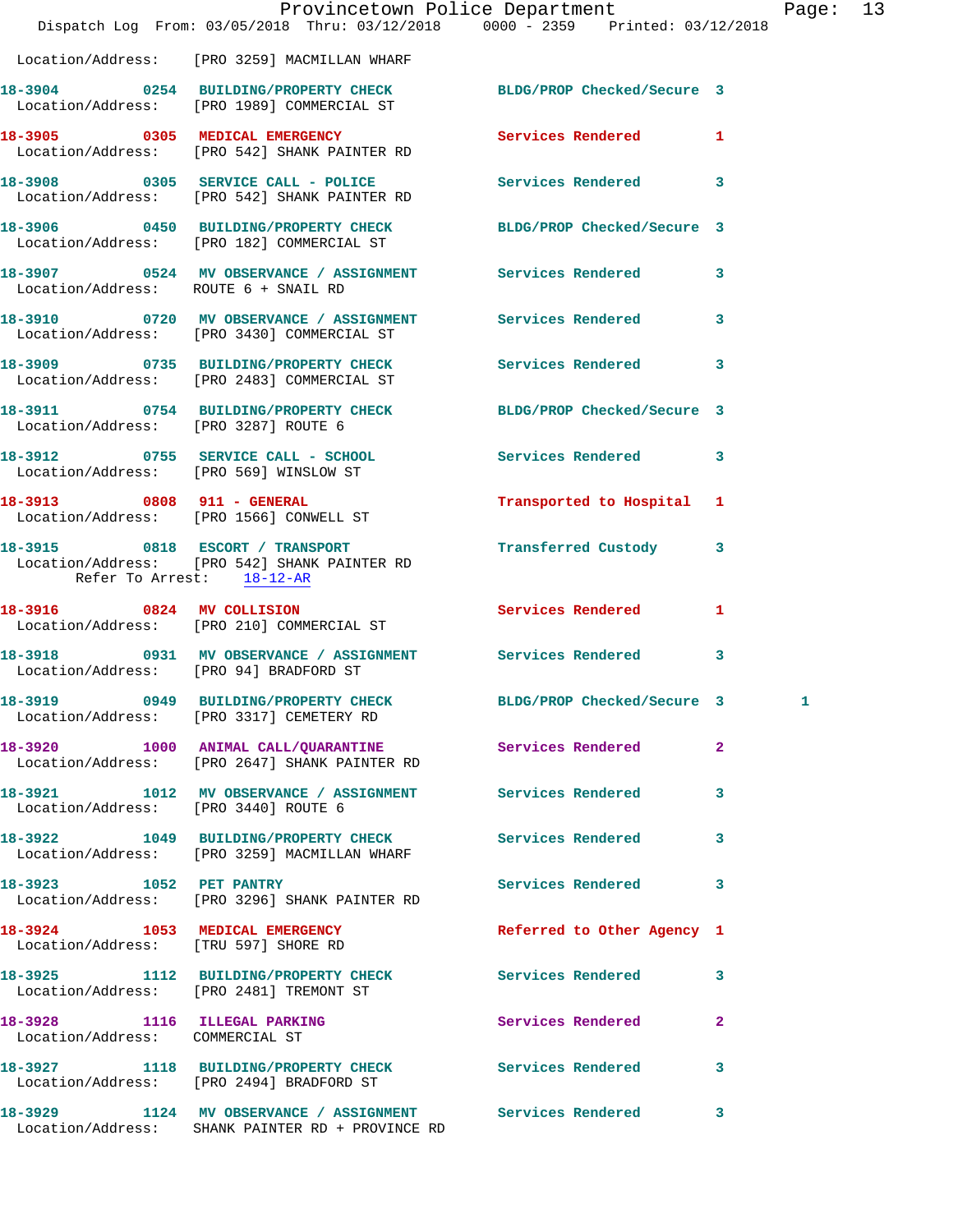**18-3930 1128 MV STOP VERBAL WARNING 3**  Location/Address: [PRO 3296] SHANK PAINTER RD Refer To Citation: 18-198-CN 18-3931 1133 PARK, WALK & TALK **Services Rendered** 2 Location/Address: [PRO 537] SHANK PAINTER RD **18-3932 1136 MEDICAL EMERGENCY Transported to Hospital 1**  Location/Address: [PRO 3711] GEORGES PATH **18-3934 1158 911 - GENERAL Services Rendered 1**  Location/Address: [PRO 182] COMMERCIAL ST **18-3935 1208 ANIMAL CALL Services Rendered 2**  Location/Address: [PRO 2542] COMMERCIAL ST 18-3936 1239 MV COMPLAINT **18-3936** Services Rendered 2 Location/Address: [PRO 2539] RYDER ST EXT **18-3937 1244 MV HIT & RUN Services Rendered 2**  Location/Address: [PRO 1895] BRADFORD ST Refer To Accident: 18-17-AC **18-3938 1407 MV STOP VERBAL WARNING 3**  Location/Address: [PRO 1784] SHANK PAINTER RD Refer To Citation: 18-199-CN **18-3939 1418 MV STOP VERBAL WARNING 3**  Location/Address: [PRO 411] CONWELL ST Refer To Citation: 18-200-CN **18-3940 1434 STORE SIGN STOLEN Services Rendered 2**  Location/Address: [PRO 1997] COMMERCIAL ST **18-3942 1507 SERVICE CALL - POLICE Services Rendered 3**  Location/Address: [PRO 569] WINSLOW ST **18-3941 1508 MV OBSERVANCE / ASSIGNMENT Services Rendered 3**  Location/Address: [PRO 3440] ROUTE 6 **18-3943 1610 MV OBSERVANCE / ASSIGNMENT Services Rendered 3**  Location/Address: [PRO 2521] ROUTE 6 **18-3944 1657 MV STOP VERBAL WARNING 3**  Location/Address: [PRO 2513] ROUTE 6 Refer To Citation: 18-201-CN **18-3945 1705 MEDICAL EMERGENCY Transported to Hospital 1**  Location/Address: [PRO 1952] COMMERCIAL ST **18-3946 1726 BUILDING/PROPERTY CHECK Services Rendered 3**  Location/Address: [PRO 3259] MACMILLAN WHARF **18-3948 1735 BUILDING/PROPERTY CHECK Services Rendered 3**  Location/Address: [PRO 526] RYDER ST EXT **18-3949 1735 MV STOP VERBAL WARNING 3**  Location/Address: [PRO 2647] SHANK PAINTER RD Refer To Citation: 18-202-CN **18-3950 1743 MV STOP VERBAL WARNING 3**  Location/Address: [PRO 1882] SHANK PAINTER RD **18-3951 1757 MV OBSERVANCE / ASSIGNMENT Services Rendered 3**  Location/Address: ROUTE 6 + SNAIL RD **18-3952 1759 MV STOP VERBAL WARNING 3**  Location/Address: [PRO 639] CENTER ST Refer To Citation: 18-204-CN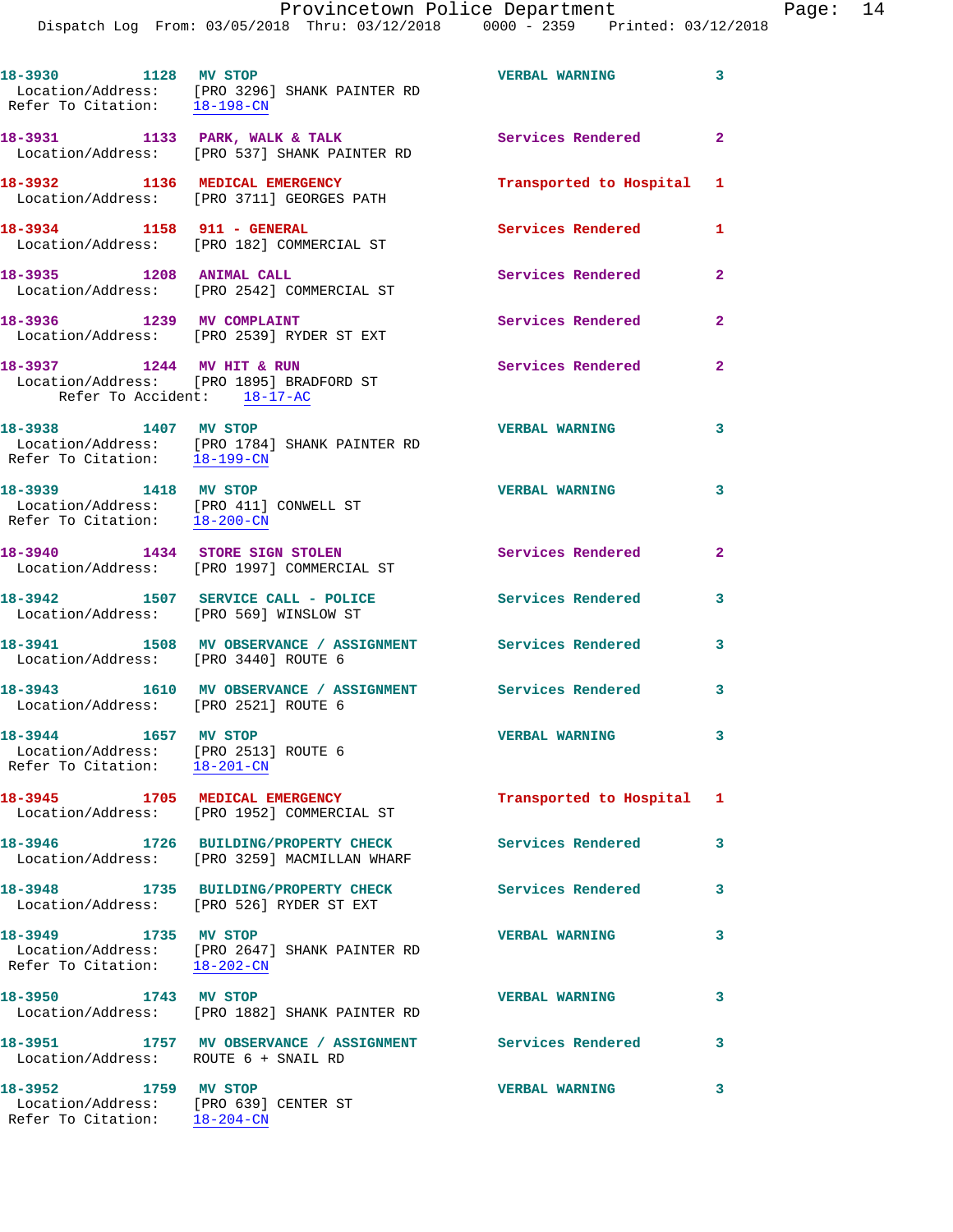|                                                                                              | Provincetown Police Department<br>Dispatch Log From: 03/05/2018 Thru: 03/12/2018 0000 - 2359 Printed: 03/12/2018 |                            |                         |
|----------------------------------------------------------------------------------------------|------------------------------------------------------------------------------------------------------------------|----------------------------|-------------------------|
| 18-3954 1814 MV STOP<br>Location/Address: [PRO 521] ROUTE 6<br>Refer To Citation: R7274412   |                                                                                                                  | Citation / Warning Issue 3 |                         |
|                                                                                              | 18-3953 1820 BUILDING/PROPERTY CHECK<br>Location/Address: [PRO 2898] JEROME SMITH RD                             | Services Rendered          | 3                       |
| 18-3955 1821 MV STOP<br>Location/Address: [PRO 521] ROUTE 6<br>Refer To Citation: 18-205-CN  |                                                                                                                  | <b>VERBAL WARNING</b>      | 3                       |
| 18-3956 1831 MV STOP<br>Location/Address: [PRO 2479] ROUTE 6<br>Refer To Citation: 18-206-CN |                                                                                                                  | <b>VERBAL WARNING</b>      | 3                       |
|                                                                                              |                                                                                                                  |                            | 3                       |
| 18-3958 2004 MV STOP<br>Refer To Citation: 18-207-CN                                         | Location/Address: [PRO 3004] BRADFORD ST                                                                         | <b>VERBAL WARNING</b>      | 3                       |
| 18-3959 2022 MV STOP                                                                         | Location/Address: [PRO 3069] BRADFORD ST<br>Refer To Citation: $\frac{18-208-CN}{18-208-CN}$                     | <b>VERBAL WARNING</b>      | 3                       |
|                                                                                              | 18-3960 2035 BUILDING/PROPERTY CHECK<br>Location/Address: [PRO 3163] WINTHROP ST                                 | Services Rendered          | 3                       |
|                                                                                              | 18-3961 2041 MV OBSERVANCE / ASSIGNMENT Services Rendered<br>Location/Address: [PRO 3430] COMMERCIAL ST          |                            | 3                       |
|                                                                                              | 18-3962 2102 BUILDING/PROPERTY CHECK<br>Location/Address: [PRO 2500] COMMERCIAL ST                               | Services Rendered          | 3                       |
|                                                                                              | 18-3964 2113 BUILDING/PROPERTY CHECK<br>Location/Address: [PRO 2483] COMMERCIAL ST                               | <b>Services Rendered</b>   | 3                       |
|                                                                                              | 18-3963 2115 BUILDING/PROPERTY CHECK<br>Location/Address: [PRO 3609] COMMERCIAL ST                               | BLDG/PROP Checked/Secure 3 |                         |
| Location/Address: ROUTE 6                                                                    | 18-3965 2128 MV OBSERVANCE / ASSIGNMENT                                                                          | Services Rendered 3        |                         |
| Location/Address: [PRO 521] ROUTE 6                                                          | 18-3966 2134 BUILDING/PROPERTY CHECK                                                                             | <b>Services Rendered</b>   | 3                       |
| 18-3967 2137 MV STOP<br>Location/Address: [PRO 521] ROUTE 6<br>Refer To Citation: 18-209-CN  |                                                                                                                  | <b>VERBAL WARNING</b>      | 3                       |
|                                                                                              | 18-3969 2151 BUILDING/PROPERTY CHECK<br>Location/Address: [PRO 182] COMMERCIAL ST                                | BLDG/PROP Checked/Secure 3 |                         |
|                                                                                              | 18-3968 2153 BUILDING/PROPERTY CHECK<br>Location/Address: [PRO 2483] COMMERCIAL ST                               | <b>Services Rendered</b>   | 3                       |
| 18-3971 2326 PARK, WALK & TALK<br>Location/Address: COMMERCIAL ST                            |                                                                                                                  | Services Rendered          | $\mathbf{2}$            |
| 18-3972 2334 BAR CHECK                                                                       | Location/Address: [PRO 3443] COMMERCIAL ST                                                                       | Services Rendered          | $\overline{\mathbf{2}}$ |
| 18-3973 2349 BAR CHECK                                                                       | Location/Address: [PRO 2737] COMMERCIAL ST                                                                       | Services Rendered          | $\overline{\mathbf{2}}$ |

## **For Date: 03/10/2018 - Saturday**

| 18-3974           |  | 0000 BUILDING/PROPERTY CHECK | BLDG/PROP Checked/Secure 3 |  |
|-------------------|--|------------------------------|----------------------------|--|
| Location/Address: |  | [PRO 1638] COMMERCIAL ST     |                            |  |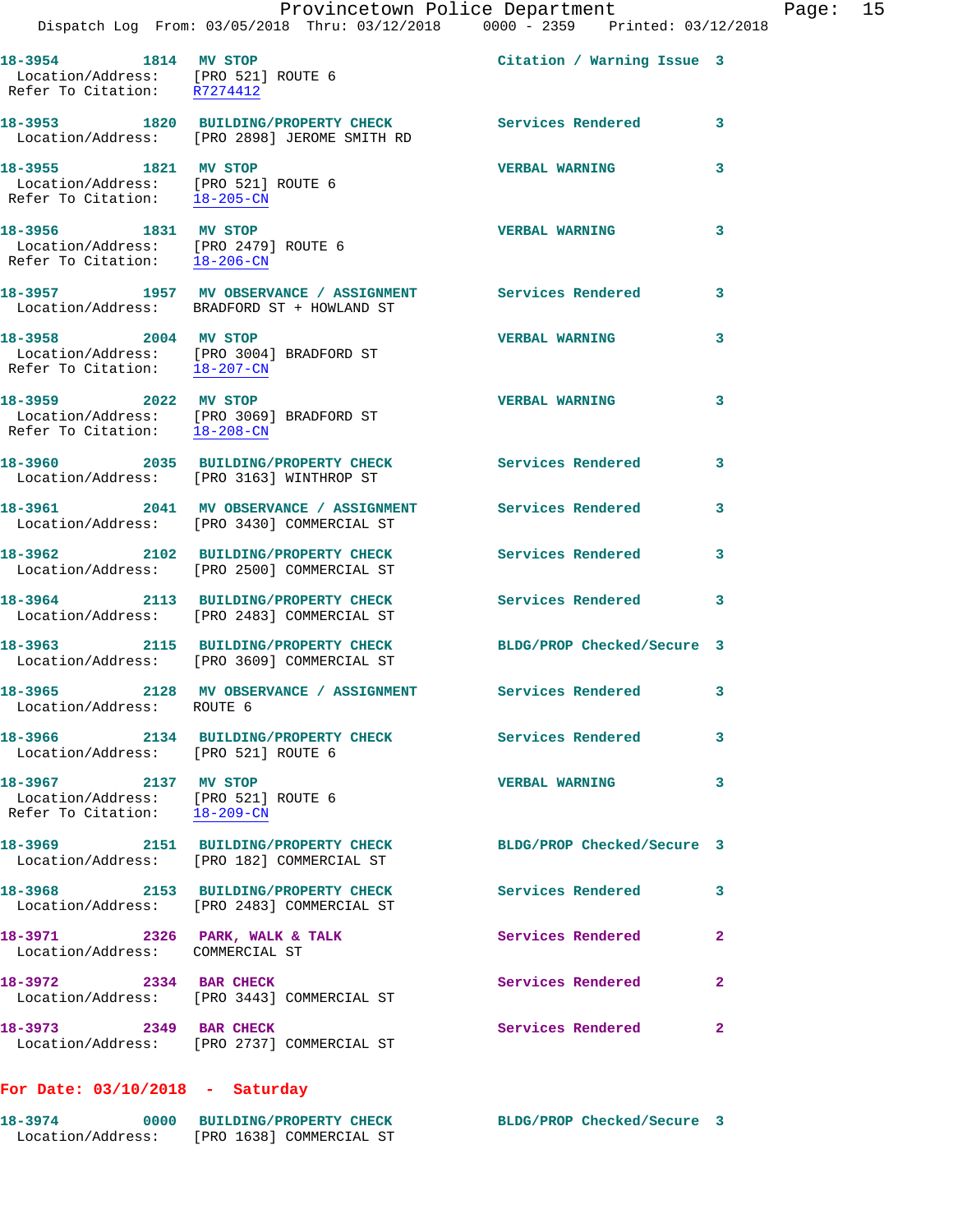|                                                                                                | 18-3976 0014 BUILDING/PROPERTY CHECK<br>Location/Address: [PRO 2540] RACE POINT RD                            | BLDG/PROP Checked/Secure 3 |                         |
|------------------------------------------------------------------------------------------------|---------------------------------------------------------------------------------------------------------------|----------------------------|-------------------------|
| Location/Address: [PRO 2521] ROUTE 6                                                           | 18-3975 0019 MV OBSERVANCE / ASSIGNMENT                                                                       | Services Rendered 3        |                         |
|                                                                                                | 18-3977 0028 BUILDING/PROPERTY CHECK<br>Location/Address: [PRO 530] SHANK PAINTER RD                          | BLDG/PROP Checked/Secure 3 |                         |
|                                                                                                | 18-3978 0045 BUILDING/PROPERTY CHECK<br>Location/Address: [PRO 3259] MACMILLAN WHARF                          | Services Rendered          | 3                       |
|                                                                                                | 18-3979 0048 MV OBSERVANCE / ASSIGNMENT<br>Location/Address: BRADFORD ST + RYDER ST                           | <b>Services Rendered</b>   | 3                       |
| 18-3980 0120 MV STOP<br>Location/Address: [PRO 58] BRADFORD ST<br>Refer To Citation: 18-210-CN |                                                                                                               | <b>VERBAL WARNING</b>      | 3                       |
|                                                                                                | 18-3981 0132 MV OBSERVANCE / ASSIGNMENT<br>Location/Address: BRADFORD ST + HOWLAND ST                         | Services Rendered 3        |                         |
|                                                                                                | 18-3983 0205 BUILDING/PROPERTY CHECK<br>Location/Address: [PRO 182] COMMERCIAL ST                             | BLDG/PROP Checked/Secure 3 |                         |
| Location/Address: [PRO 512] PRINCE ST                                                          | 18-3982 0206 BUILDING/PROPERTY CHECK                                                                          | BLDG/PROP Checked/Secure 3 |                         |
|                                                                                                | 18-3984 0208 BUILDING/PROPERTY CHECK<br>Location/Address: [PRO 3609] COMMERCIAL ST                            | BLDG/PROP Checked/Secure 3 |                         |
|                                                                                                | 18-3985 0231 MV OBSERVANCE / ASSIGNMENT<br>Location/Address: HARRY KEMP WAY + CONWELL ST                      | <b>Services Rendered</b>   | 3                       |
|                                                                                                | 18-3986 0231 MV OBSERVANCE / ASSIGNMENT<br>Location/Address: BRADFORD ST + SHANK PAINTER RD                   | Services Rendered          | 3                       |
|                                                                                                | 18-3987 0458 BUILDING/PROPERTY CHECK<br>Location/Address: [PRO 99] COMMERCIAL ST                              | BLDG/PROP Checked/Secure 3 |                         |
|                                                                                                | 18-3988 0507 BUILDING/PROPERTY CHECK<br>Location/Address: [PRO 2483] COMMERCIAL ST                            | <b>Services Rendered</b>   | 3                       |
| 18-3990                                                                                        | 0520 MV OBSERVANCE / ASSIGNMENT Services Rendered<br>Location/Address: SHANK PAINTER RD + JEROME SMITH RD     |                            | 3                       |
| Location/Address: ROUTE 6 + HOWLAND ST                                                         | 18-3989                0521     MV  OBSERVANCE  /  ASSIGNMENT                  Services  Rendered             |                            | $\overline{\mathbf{3}}$ |
|                                                                                                | 18-3991 0529 BUILDING/PROPERTY CHECK<br>Location/Address: [PRO 526] RYDER ST EXT                              | BLDG/PROP Checked/Secure 3 |                         |
|                                                                                                | 18-3992 0548 BUILDING/PROPERTY CHECK<br>Location/Address: [PRO 2539] RYDER ST EXT                             | BLDG/PROP Checked/Secure 3 |                         |
| Location/Address: [PRO 521] ROUTE 6                                                            | 18-3993 0602 BUILDING/PROPERTY CHECK                                                                          | <b>Services Rendered</b> 3 |                         |
|                                                                                                | 18-3994 0626 BUILDING/PROPERTY CHECK<br>Location/Address: [PRO 519] RACE POINT RD                             | BLDG/PROP Checked/Secure 3 |                         |
|                                                                                                | 18-3995 0626 PARK, WALK & TALK<br>Location/Address: [PRO 2483] COMMERCIAL ST                                  | <b>Services Rendered</b> 2 |                         |
|                                                                                                | 18-3996 0713 BUILDING/PROPERTY CHECK BLDG/PROP Checked/Secure 3<br>Location/Address: [PRO 1638] COMMERCIAL ST |                            |                         |
| 18-3997                                                                                        | 0729 BUILDING/PROPERTY CHECK                                                                                  | Services Rendered 3        |                         |

Location/Address: [PRO 2483] COMMERCIAL ST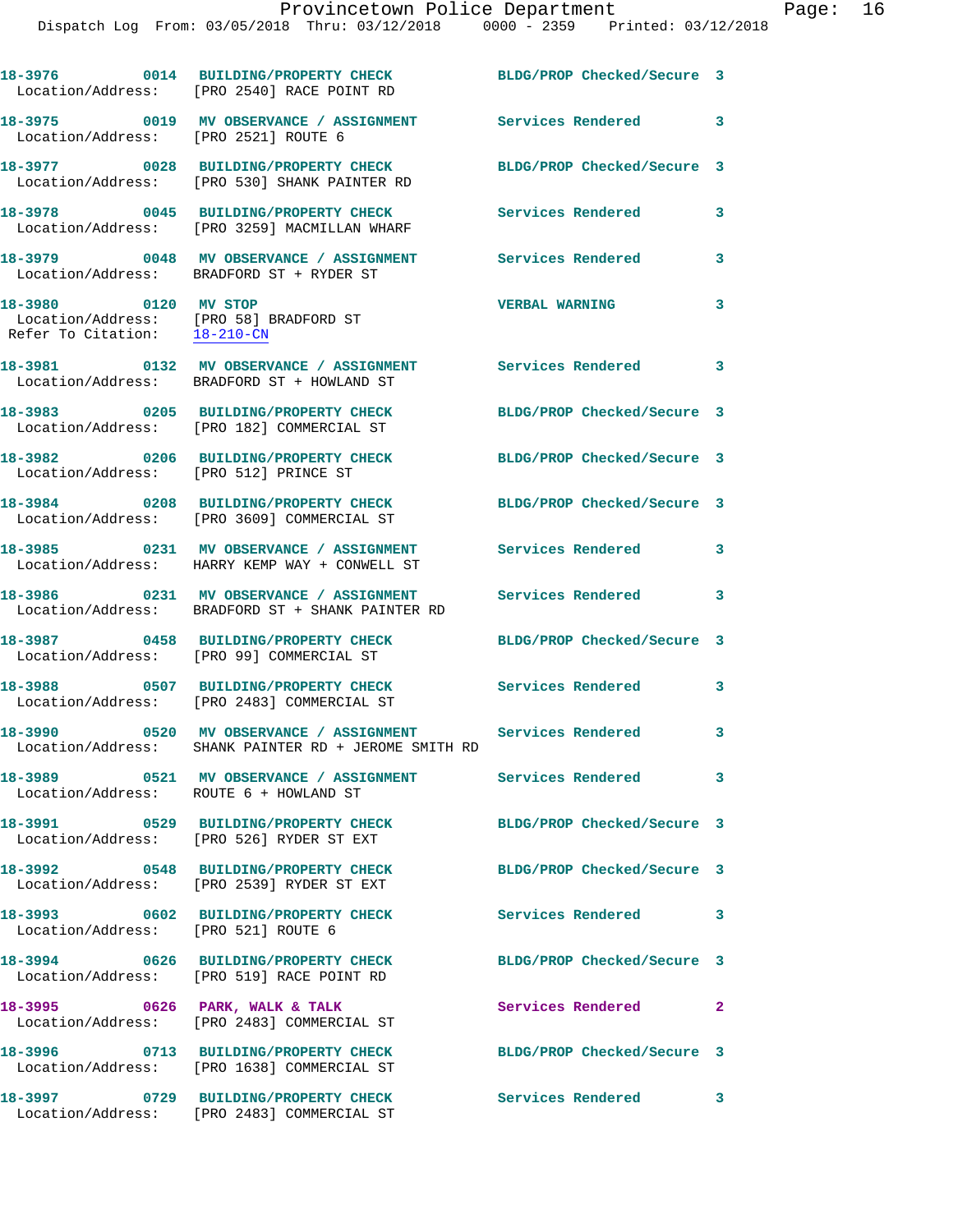|                                                                                                | Provincetown Police Department<br>Dispatch Log From: 03/05/2018 Thru: 03/12/2018 0000 - 2359 Printed: 03/12/2018 |                            |              |
|------------------------------------------------------------------------------------------------|------------------------------------------------------------------------------------------------------------------|----------------------------|--------------|
|                                                                                                | 18-3998 0820 BUILDING/PROPERTY CHECK Services Rendered<br>Location/Address: [PRO 3259] MACMILLAN WHARF           |                            | 3            |
|                                                                                                |                                                                                                                  |                            | 3            |
| 18-4000 0833 FOLLOW UP                                                                         | Location/Address: [PRO 542] SHANK PAINTER RD                                                                     | FOLLOW UP                  | $\mathbf{2}$ |
|                                                                                                | 18-4003 0936 BUILDING/PROPERTY CHECK<br>Location/Address: [PRO 1997] COMMERCIAL ST                               | <b>Services Rendered</b>   | 3            |
|                                                                                                | 18-4005 0953 BUILDING/PROPERTY CHECK<br>Location/Address: [PRO 106] COMMERCIAL ST                                | Services Rendered          | 3            |
| Location/Address: [PRO 3440] ROUTE 6                                                           | 18-4006 1002 MV OBSERVANCE / ASSIGNMENT Services Rendered                                                        |                            | 3            |
|                                                                                                | 18-4007 1013 LOST WALLET<br>Location/Address: [PRO 542] SHANK PAINTER RD                                         | Services Rendered          | 3            |
|                                                                                                | 18-4008 1041 MV OBSERVANCE / ASSIGNMENT Services Rendered<br>Location/Address: STANDISH ST + BRADFORD ST         |                            | 3            |
|                                                                                                | 18-4009 1139 MV OBSERVANCE / ASSIGNMENT Services Rendered<br>Location/Address: [PRO 3296] SHANK PAINTER RD       |                            | 3            |
| 18-4010 1152 MV STOP<br>Refer To Citation: 18-211-CN                                           | Location/Address: [PRO 2647] SHANK PAINTER RD                                                                    | <b>VERBAL WARNING</b>      | 3            |
| 18-4011 1223 FOLLOW UP                                                                         | Location/Address: [PRO 542] SHANK PAINTER RD                                                                     | Services Rendered          | $\mathbf{2}$ |
|                                                                                                | 18-4012 1252 MEDICAL EMERGENCY<br>Location/Address: [PRO 1251] SEASHORE PARK DR                                  | Transported to Hospital    | 1            |
| 18-4017 1330 MV STOP<br>Location/Address: [PRO 61] BRADFORD ST<br>Refer To Citation: 18-212-CN |                                                                                                                  | <b>VERBAL WARNING</b>      | 3            |
| 18-4016                                                                                        | 1331 BUILDING/PROPERTY CHECK<br>Location/Address: [PRO 2206] PILGRIMS LANDING                                    | BLDG/PROP Checked/Secure 3 |              |
|                                                                                                | 18-4018 1351 BUILDING/PROPERTY CHECK<br>Location/Address: [PRO 526] RYDER ST EXT                                 | Services Rendered          | 3            |
| 18-4019 1401 BURN PERMIT<br>Location/Address: [PRO 976] MAPLE CT                               |                                                                                                                  | <b>Services Rendered</b>   | 1            |
| Location/Address: [PRO 2513] ROUTE 6                                                           | 18-4020 1525 MV OBSERVANCE / ASSIGNMENT Services Rendered                                                        |                            | 3            |
|                                                                                                | 18-4022 1551 BUILDING/PROPERTY CHECK<br>Location/Address: [PRO 3259] MACMILLAN WHARF                             | <b>Services Rendered</b>   | 3            |
| 18-4023                                                                                        | 1555 PARK, WALK & TALK<br>Location: [PRO 3431] LOPES SQUARE                                                      | Services Rendered          | 2            |
| 18-4024 1646 MV STOP<br>Location/Address: [PRO 2513] ROUTE 6<br>Refer To Citation: 18-213-CN   |                                                                                                                  | <b>VERBAL WARNING</b>      | 3            |

 Location/Address: [PRO 2540] RACE POINT RD **18-4026 1726 MV OBSERVANCE / ASSIGNMENT Services Rendered 3**  Location/Address: [PRO 1784] SHANK PAINTER RD **18-4027 1743 MV STOP VERBAL WARNING 3** 

**18-4025 1702 BUILDING/PROPERTY CHECK Services Rendered 3** 

Location/Address: [PRO 2513] ROUTE 6

Page: 17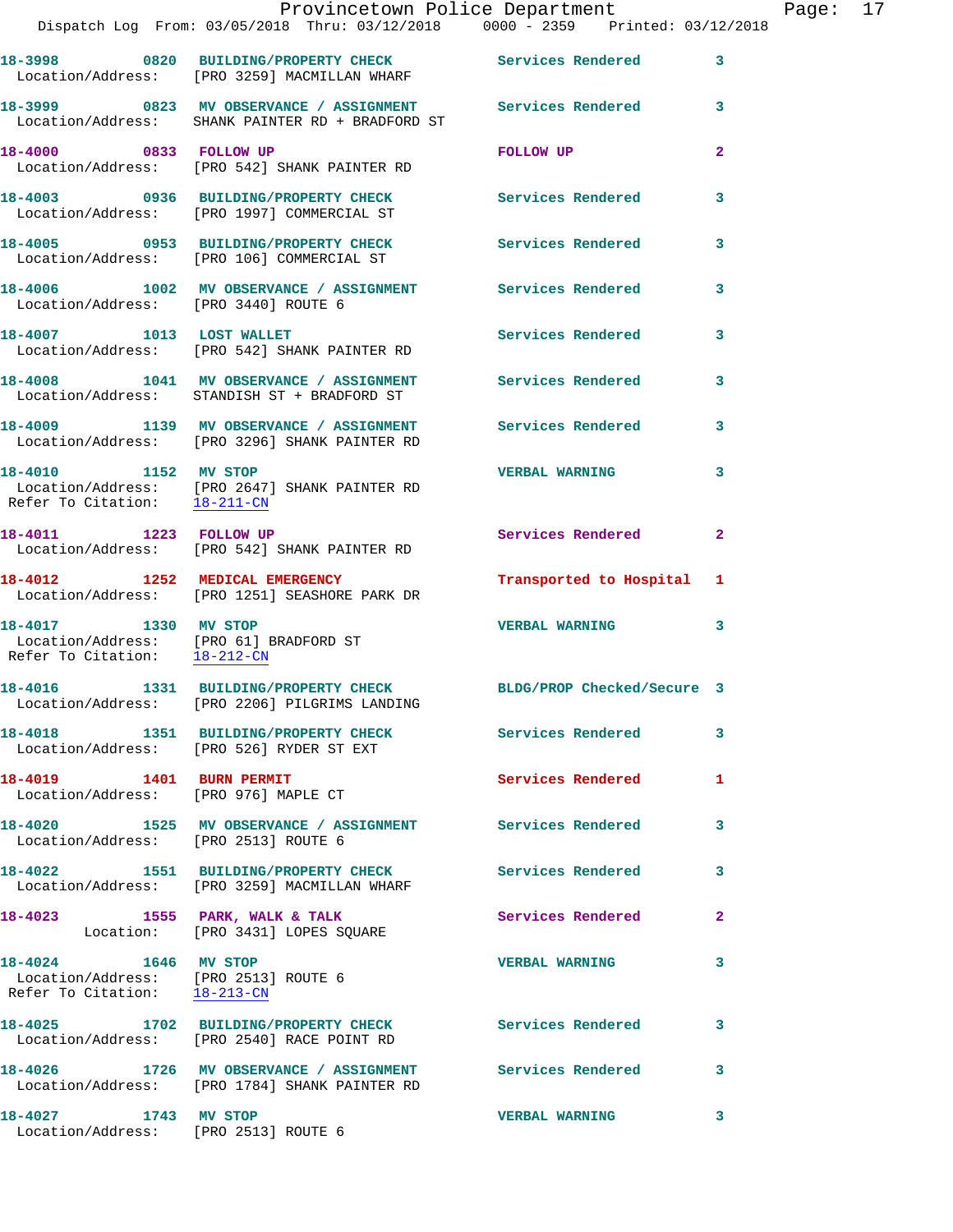| 18-4028 1838 BAR CHECK                                                                       | Location/Address: [PRO 3912] SHANK PAINTER RD                                                               | Services Rendered          | $\mathbf{2}$   |   |
|----------------------------------------------------------------------------------------------|-------------------------------------------------------------------------------------------------------------|----------------------------|----------------|---|
|                                                                                              | 18-4029 1919 PARK, WALK & TALK<br>Location/Address: [PRO 175] COMMERCIAL ST                                 | Services Rendered          | $\overline{a}$ |   |
|                                                                                              | 18-4030 2005 BUILDING/PROPERTY CHECK BLDG/PROP Checked/Secure 3<br>Location/Address: [PRO 433] RYDER ST EXT |                            |                |   |
| 18-4032 2030 BAR CHECK                                                                       | Location/Address: [PRO 3117] COMMERCIAL ST                                                                  | BLDG/PROP Checked/Secure 2 |                |   |
|                                                                                              | 18-4031 2037 BUILDING/PROPERTY CHECK<br>Location/Address: [PRO 2194] COMMERCIAL ST                          | BLDG/PROP Checked/Secure 3 |                |   |
|                                                                                              | 18-4033 2048 BUILDING/PROPERTY CHECK<br>Location/Address: [PRO 4005] SCHOOL ST                              | Services Rendered          | 3              |   |
|                                                                                              | 18-4034 2125 BUILDING/PROPERTY CHECK<br>Location/Address: [PRO 2898] JEROME SMITH RD                        | Services Rendered          | 3              |   |
|                                                                                              | 18-4035 2132 BUILDING/PROPERTY CHECK<br>Location/Address: [PRO 3430] COMMERCIAL ST                          | BLDG/PROP Checked/Secure 3 |                |   |
|                                                                                              | 18-4036 2135 BUILDING/PROPERTY CHECK<br>Location/Address: [PRO 516] RACE POINT RD                           | BLDG/PROP Checked/Secure 3 |                |   |
| 18-4037 2224 MV STOP<br>Location/Address: [PRO 2513] ROUTE 6<br>Refer To Citation: 18-214-CN |                                                                                                             | <b>VERBAL WARNING</b>      | 3              |   |
|                                                                                              | 18-4038 2329 MV OBSERVANCE / ASSIGNMENT Services Rendered<br>Location/Address: BRADFORD ST + HIGH POLE HILL |                            | 3              |   |
| Location/Address: COMMERCIAL ST                                                              | 18-4039 2338 PARK, WALK & TALK                                                                              | <b>Services Rendered</b>   | $\mathbf{2}$   |   |
| 18-4040 2344 BAR CHECK                                                                       | Location/Address: [PRO 3443] COMMERCIAL ST                                                                  | BLDG/PROP Checked/Secure 2 |                |   |
| For Date: $03/11/2018$ - Sunday                                                              |                                                                                                             |                            |                |   |
|                                                                                              | 18-4041 0013 BUILDING/PROPERTY CHECK Services Rendered<br>Location/Address: [PRO 3259] MACMILLAN WHARF      |                            | 3              |   |
| 0023 MV STOP<br>18-4042                                                                      | Location/Address: BRADFORD ST + STANDISH ST<br>Refer To Citation: 18-215-CN                                 | <b>VERBAL WARNING</b>      | 3              |   |
|                                                                                              | Location/Address: BRADFORD ST + STANDISH ST                                                                 |                            | 3              | 1 |
| 18-4044 0048 MV STOP<br>Location/Address: HARRY KEMP WAY<br>Refer To Citation: R2513996      | Refer To Arrest: 18-13-AR                                                                                   | Arrest(s) Made             | 3              |   |
| Location/Address: ROUTE 6 + SNAIL RD                                                         | 18-4045 0442 MV OBSERVANCE / ASSIGNMENT Services Rendered                                                   |                            | 3              |   |
| Location/Address: [PRO 413] CONWELL ST                                                       | 18-4046 0557 BUILDING/PROPERTY CHECK                                                                        | BLDG/PROP Checked/Secure 3 |                |   |
|                                                                                              | 18-4047 0608 BUILDING/PROPERTY CHECK<br>Location/Address: [PRO 1783] FRANKLIN ST                            | BLDG/PROP Checked/Secure 3 |                |   |
|                                                                                              | 18-4048 0608 BUILDING/PROPERTY CHECK<br>Location/Address: [PRO 519] RACE POINT RD                           | BLDG/PROP Checked/Secure 3 |                |   |
|                                                                                              |                                                                                                             |                            |                |   |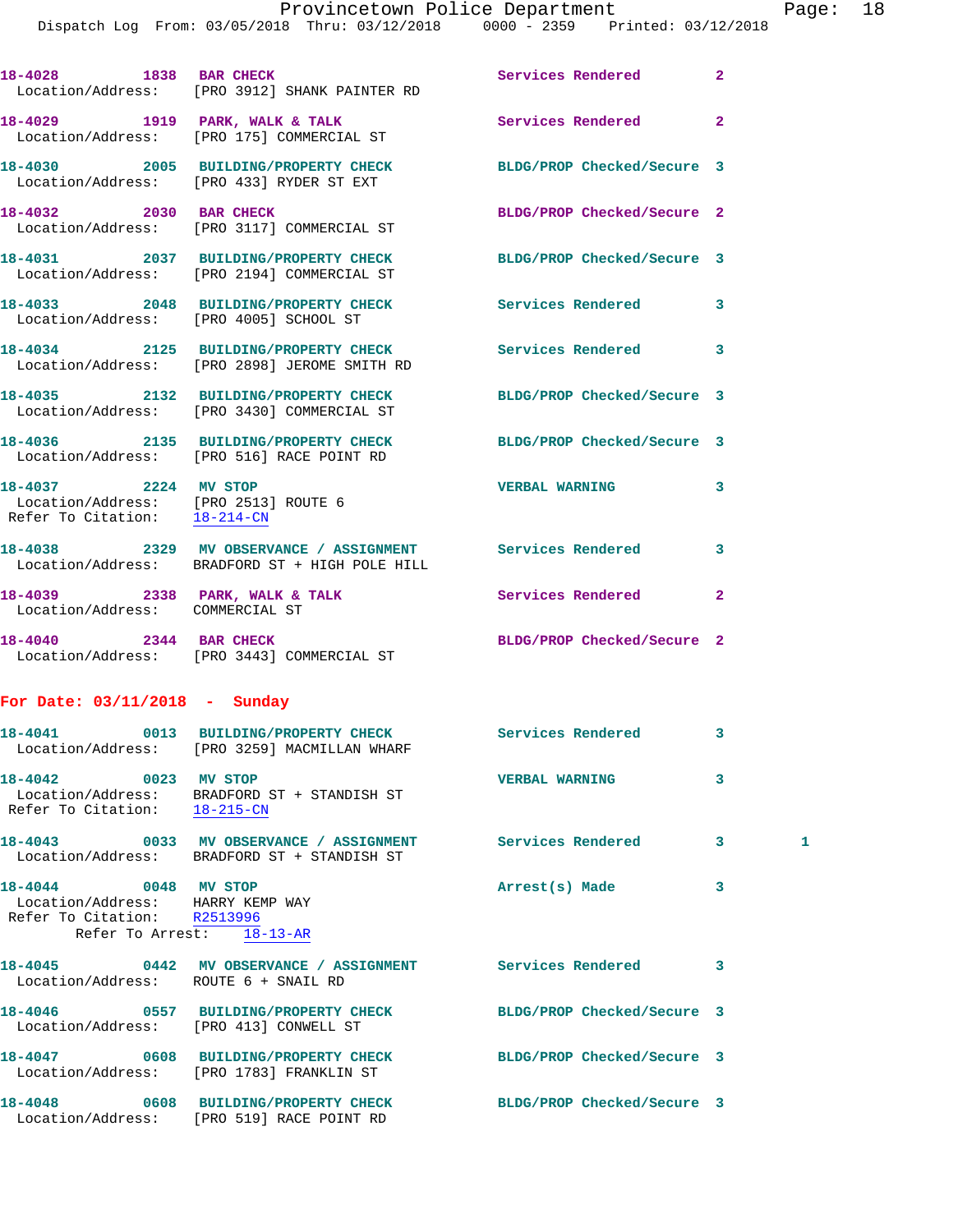|                                      | Provincetown Police Department<br>Dispatch Log From: 03/05/2018 Thru: 03/12/2018 0000 - 2359 Printed: 03/12/2018 |                            | Page: 19                |
|--------------------------------------|------------------------------------------------------------------------------------------------------------------|----------------------------|-------------------------|
|                                      |                                                                                                                  |                            |                         |
|                                      | 18-4049 0610 MV OBSERVANCE / ASSIGNMENT Services Rendered 3<br>Location/Address: RACE POINT RD + ROUTE 6         |                            |                         |
|                                      | 18-4050 0734 MV OBSERVANCE / ASSIGNMENT No Action Required 3<br>Location/Address: ROUTE 6 + SNAIL RD             |                            |                         |
|                                      | 18-4051 0802 MV OBSERVANCE / ASSIGNMENT Services Rendered 3<br>Location/Address: [PRO 3430] COMMERCIAL ST        |                            |                         |
|                                      | 18-4052 0905 ANIMAL CALL<br>Location/Address: [PRO 1215] COMMERCIAL ST                                           | Services Rendered          | $\mathbf{2}$            |
|                                      | 18-4053 0940 TRAFFIC CONTROL<br>Location/Address: [PRO 766] BRADFORD ST                                          | Services Rendered 3        |                         |
|                                      | 18-4054 1001 LOST CELLPHONE<br>Location/Address: [PRO 3912] SHANK PAINTER RD                                     | Services Rendered 3        |                         |
|                                      | 18-4055 1105 ALARM - GENERAL<br>Location/Address: [PRO 3299] WEST VINE ST                                        | Referred to Other Agency 1 |                         |
| Refer To Accident: 18-18-AC          | 18-4056 1119 MV COLLISION<br>Location/Address: [PRO 37] BRADFORD ST                                              | Services Rendered 1        |                         |
|                                      | 18-4057 1230 BUILDING/PROPERTY CHECK BLDG/PROP Checked/Secure 3<br>Location/Address: [PRO 447] JEROME SMITH RD   |                            |                         |
|                                      | 18-4059 1312 MV OBSERVANCE / ASSIGNMENT No Action Required 3<br>Location/Address: [PRO 94] BRADFORD ST           |                            |                         |
|                                      | $18-4060$ 1344 PARK, WALK & TALK<br>Location/Address: [PRO 105] COMMERCIAL ST                                    | Services Rendered 2        |                         |
|                                      | 18-4061 1407 BUILDING/PROPERTY CHECK BLDG/PROP Checked/Secure 3<br>Location/Address: [PRO 1638] COMMERCIAL ST    |                            |                         |
|                                      | 18-4063 1541 BUILDING/PROPERTY CHECK BLDG/PROP Checked/Secure 3<br>Location/Address: [PRO 1778] SHANK PAINTER RD |                            |                         |
|                                      | 18-4066 1610 BUILDING/PROPERTY CHECK Services Rendered 3<br>Location/Address: [PRO 3259] MACMILLAN WHARF         |                            |                         |
|                                      | 18-4067 1613 PARK, WALK & TALK 1999 Services Rendered 2<br>Location/Address: [PRO 105] COMMERCIAL ST             |                            |                         |
|                                      | 18-4068 1650 PARKING COMPLAINT SPOKEN TO<br>Location/Address: [PRO 495] NELSON AVE                               |                            | $\overline{\mathbf{3}}$ |
| Location/Address: [PRO 2521] ROUTE 6 | 18-4069 1700 MV OBSERVANCE / ASSIGNMENT Services Rendered 3                                                      |                            |                         |
|                                      | 18-4070 1819 MV OBSERVANCE / ASSIGNMENT Services Rendered 3<br>Location/Address: HOWLAND ST + BRADFORD ST        |                            |                         |
|                                      | 18-4072 1905 MV OBSERVANCE / ASSIGNMENT Services Rendered 3<br>Location/Address: [PRO 537] SHANK PAINTER RD      |                            |                         |
|                                      | 18-4073 1934 PARK, WALK & TALK 1999 Services Rendered 2<br>Location: [PRO 3431] LOPES SQUARE                     |                            |                         |
|                                      | 18-4074 1941 DISTURBANCE - FIGHT / ARGUMENT Services Rendered 1<br>Location/Address: [PRO 2977] COMMERCIAL ST    |                            |                         |
|                                      | 18-4075 2118 BUILDING/PROPERTY CHECK BLDG/PROP Checked/Secure 3<br>Location/Address: [PRO 2194] COMMERCIAL ST    |                            |                         |
|                                      | 18-4076 2132 BUILDING/PROPERTY CHECK Services Rendered 3<br>Location/Address: [PRO 2481] TREMONT ST              |                            |                         |
| 18-4077                              | 2147 BUILDING/PROPERTY CHECK Services Rendered 3                                                                 |                            |                         |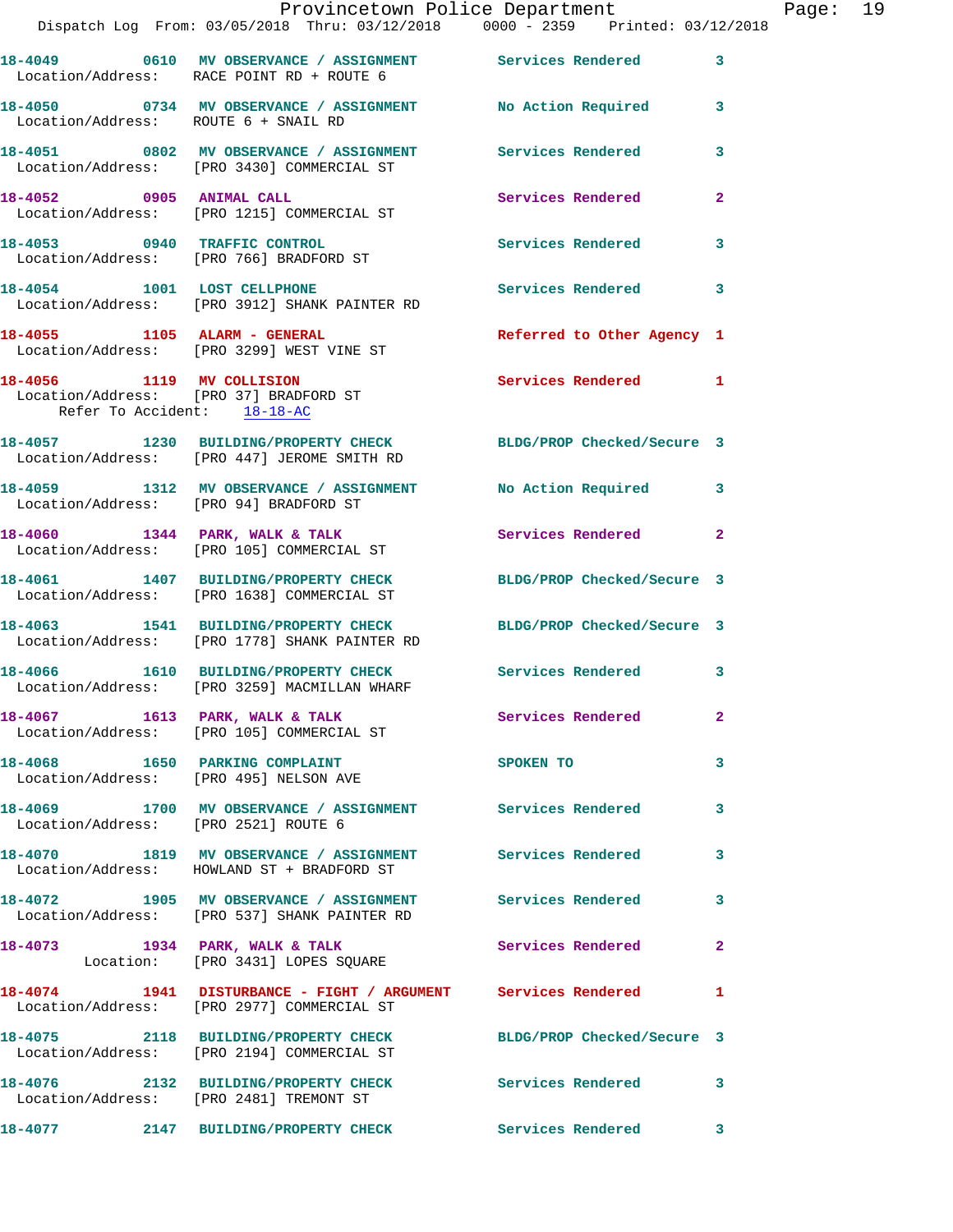|                                                                                              | Dispatch Log From: 03/05/2018 Thru: 03/12/2018 0000 - 2359 Printed: 03/12/2018                                                                                 | Provincetown Police Department | Page: 20 |
|----------------------------------------------------------------------------------------------|----------------------------------------------------------------------------------------------------------------------------------------------------------------|--------------------------------|----------|
|                                                                                              | Location/Address: [PRO 2898] JEROME SMITH RD                                                                                                                   |                                |          |
|                                                                                              | 18-4078 2214 BUILDING/PROPERTY CHECK BLDG/PROP Checked/Secure 3<br>Location/Address: [PRO 2206] PILGRIMS LANDING                                               |                                |          |
|                                                                                              | 18-4079 2358 BUILDING/PROPERTY CHECK Services Rendered 3<br>Location/Address: [PRO 3317] CEMETERY RD                                                           |                                |          |
|                                                                                              | 18-4080 2358 BUILDING/PROPERTY CHECK Services Rendered 3<br>Location/Address: [PRO 3318] CEMETERY RD                                                           |                                |          |
| For Date: $03/12/2018$ - Monday                                                              |                                                                                                                                                                |                                |          |
|                                                                                              | 18-4081 0005 MV OBSERVANCE / ASSIGNMENT No Action Required 3<br>Location/Address: [PRO 2577] BRADFORD ST                                                       |                                |          |
|                                                                                              | 18-4082 0012 BUILDING/PROPERTY CHECK BLDG/PROP Checked/Secure 3<br>Location/Address: [PRO 379] COMMERCIAL ST                                                   |                                |          |
|                                                                                              | 18-4083 0018 MV OBSERVANCE / ASSIGNMENT Services Rendered 3<br>Location/Address: [PRO 2494] BRADFORD ST                                                        |                                |          |
|                                                                                              | 18-4084 0100 BUILDING/PROPERTY CHECK BLDG/PROP Checked/Secure 3<br>Location/Address: [PRO 3609] COMMERCIAL ST                                                  |                                |          |
| Location/Address: [PRO 94] BRADFORD ST                                                       |                                                                                                                                                                |                                |          |
|                                                                                              | 18-4088 0144 BUILDING/PROPERTY CHECK BLDG/PROP Checked/Secure 3<br>Location/Address: [PRO 175] COMMERCIAL ST                                                   |                                |          |
| Location/Address: [PRO 512] PRINCE ST                                                        | 18-4087 0149 BUILDING/PROPERTY CHECK BLDG/PROP Checked/Secure 3                                                                                                |                                |          |
|                                                                                              | 18-4089 0211 BUILDING/PROPERTY CHECK BLDG/PROP Checked/Secure 3<br>Location/Address: [PRO 185] COMMERCIAL ST                                                   |                                |          |
|                                                                                              | 18-4090 0252 BUILDING/PROPERTY CHECK BLDG/PROP Checked/Secure 3<br>Location/Address: [PRO 1783] FRANKLIN ST                                                    |                                |          |
| 18-4091<br>Location/Address: [PRO 569] WINSLOW ST                                            | 0413 BUILDING/PROPERTY CHECK BLDG/PROP Checked/Secure 3                                                                                                        |                                |          |
|                                                                                              | 18-4092 0442 BUILDING/PROPERTY CHECK BLDG/PROP Checked/Secure 3<br>Location/Address: [PRO 444] HIGH POLE HILL                                                  |                                |          |
|                                                                                              | 18-4093  0452  BUILDING/PROPERTY CHECK  BLDG/PROP Checked/Secure 3<br>Location/Address: [PRO 3256] COMMERCIAL ST                                               |                                |          |
|                                                                                              | 18-4095 0546 BUILDING/PROPERTY CHECK BLDG/PROP Checked/Secure 3<br>Location/Address: [PRO 525] COMMERCIAL ST                                                   |                                |          |
|                                                                                              | 18-4096                0552    MV  OBSERVANCE  /  ASSIGNMENT                 Services  Rendered                3<br>Location/Address: [PRO 3430] COMMERCIAL ST |                                |          |
|                                                                                              | 18-4097 0623 BUILDING/PROPERTY CHECK BLDG/PROP Checked/Secure 3<br>Location/Address: [PRO 530] SHANK PAINTER RD                                                |                                |          |
| Location/Address: [PRO 3440] ROUTE 6                                                         | 18-4098 0702 MV OBSERVANCE / ASSIGNMENT Services Rendered 3                                                                                                    |                                |          |
| 18-4099 0735 MV STOP<br>Location/Address: [PRO 2513] ROUTE 6<br>Refer To Citation: 18-216-CN |                                                                                                                                                                | <b>VERBAL WARNING</b>          | 3        |
|                                                                                              | 18-4100 0748 SERVICE CALL - POLICE 3 Services Rendered 3<br>Location/Address: [PRO 569] WINSLOW ST                                                             |                                |          |
|                                                                                              | 18-4101 0751 BUILDING/PROPERTY CHECK BLDG/PROP Checked/Secure 3<br>Location/Address: [PRO 1638] COMMERCIAL ST                                                  |                                |          |
|                                                                                              |                                                                                                                                                                |                                |          |